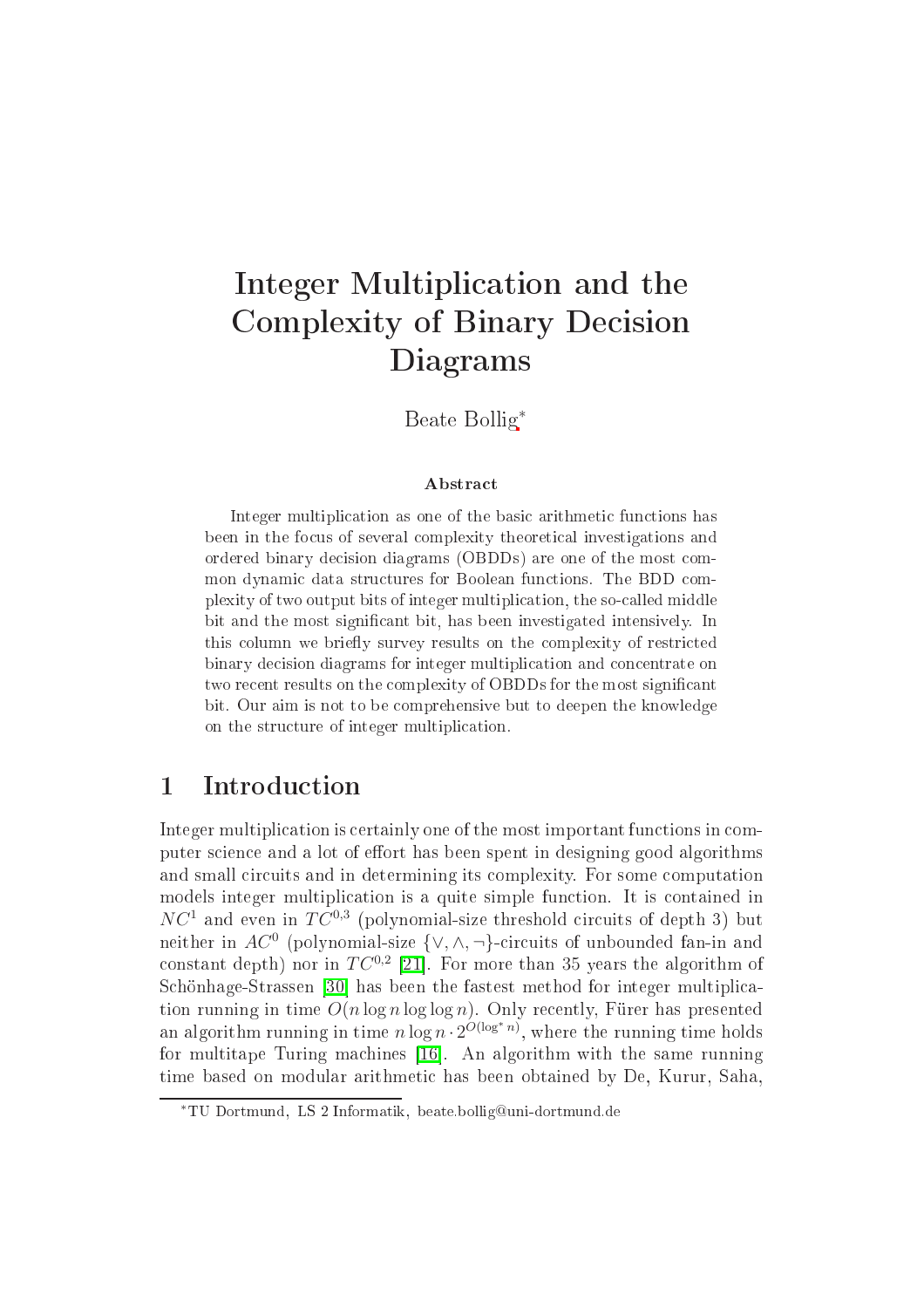and Sapthariski [13]. Until now it is open whether integer multiplication is possible in time  $O(n \log n)$ .

 ${\bf Definition \ \ 1.1. \ \ }$  Let  $B_{n,m}$  denote the set of all Boolean functions  $f$  :  $\{0,1\}^n \to \{0,1\}^m$  and  $B_n$  the special case that  $m=1$ . The Boolean function  $\text{MUL}_{i,n} \in B_{2n}$  maps two *n*-bit integers  $x = x_{n-1} \dots x_0$  and  $y = y_{n-1} \dots y_0$  to the *i*th bit of their product, i.e.,  $\text{MUL}_{i,n}(x, y) = z_i$ , where  $x \cdot y = z_{2n-1} \dots z_0$ and  $x_0, y_0, z_0$  denote the least significant bits. For  $c \in \{0, 1\}^n$  the Boolean function  $\text{MUL}_{i,n}^c \in B_n$  is defined by  $\text{MUL}_{i,n}^c(x) = \text{MUL}_{i,n}(x, c)$ .

The Boolean function MUL-Graph<sub>n</sub>  $\in B_{4n}$  maps two *n*-bit integers  $x =$  $x_{n-1} \ldots x_0$  and  $y = y_{n-1} \ldots y_0$ , and a 2n-bit integer  $z = z_{2n-1} \ldots z_0$  to 1 iff the product of  $x$  and  $y$  equals  $z$ .

Besides Boolean circuits and formulas, circuits whose underlying graph is a tree after a suitable duplication of the inputs, branching programs (BPs) are one of the standard representations for Boolean fun
tions. (For a history of results on branching programs see, e.g., the monograph of Wegener [32]).

 ${\bf Definition}$  1.2. A  $\emph{branching program}$  (BP) on the variable set  $X_n$  =  $\{x_1, \ldots, x_n\}$  is a directed acyclic graph with one source and two sinks labeled by the constants 0 and 1. Each non-sink node (or decision node) is labeled by a Boolean variable and has two outgoing edges, one labeled by 0 and the other by 1. An input  $b \in \{0,1\}^n$  activates all edges consistent with b, i.e., the edges labeled by  $b_i$  which leave nodes labeled by  $x_i$ . A computation path for an input b in a BP  $G$  is a path of edges activated by the input b which leads from the source to a sink. A computation path for an input  $b$ which leads to the 1-sink is called *accepting path* for  $b$ . The BP G represents a function  $f \in B_n$  for which  $f(b) = 1$  iff there exists an accepting path for the input b. The *size* of a branching program  $G$  is the number of its nodes. The  $\emph{branching program size}$  of a Boolean function  $f$  is the size of the smallest  $\emph{BP}$ representing  $f$ . The length of a branching program is the maximum length of a path.

Not only in omplexity theory but also in appli
ations people have used (restri
ted) bran
hing programs, where they are most often alled binary de cision diagrams (BDDs). Representations of Boolean functions that allow efficient algorithms for many operations, in particular synthesis (combine two fun
tions by a binary operation) and equality test (do two representations represent the same function?) are necessary. Bryant [11] introduced ordered binary decision diagrams (OBDDs) which have become one of the most popular data stru
tures for Boolean fun
tions. Among the many areas of appli
ation are veri
ation, model he
king, omputer-aided design, and symbolic graph algorithms.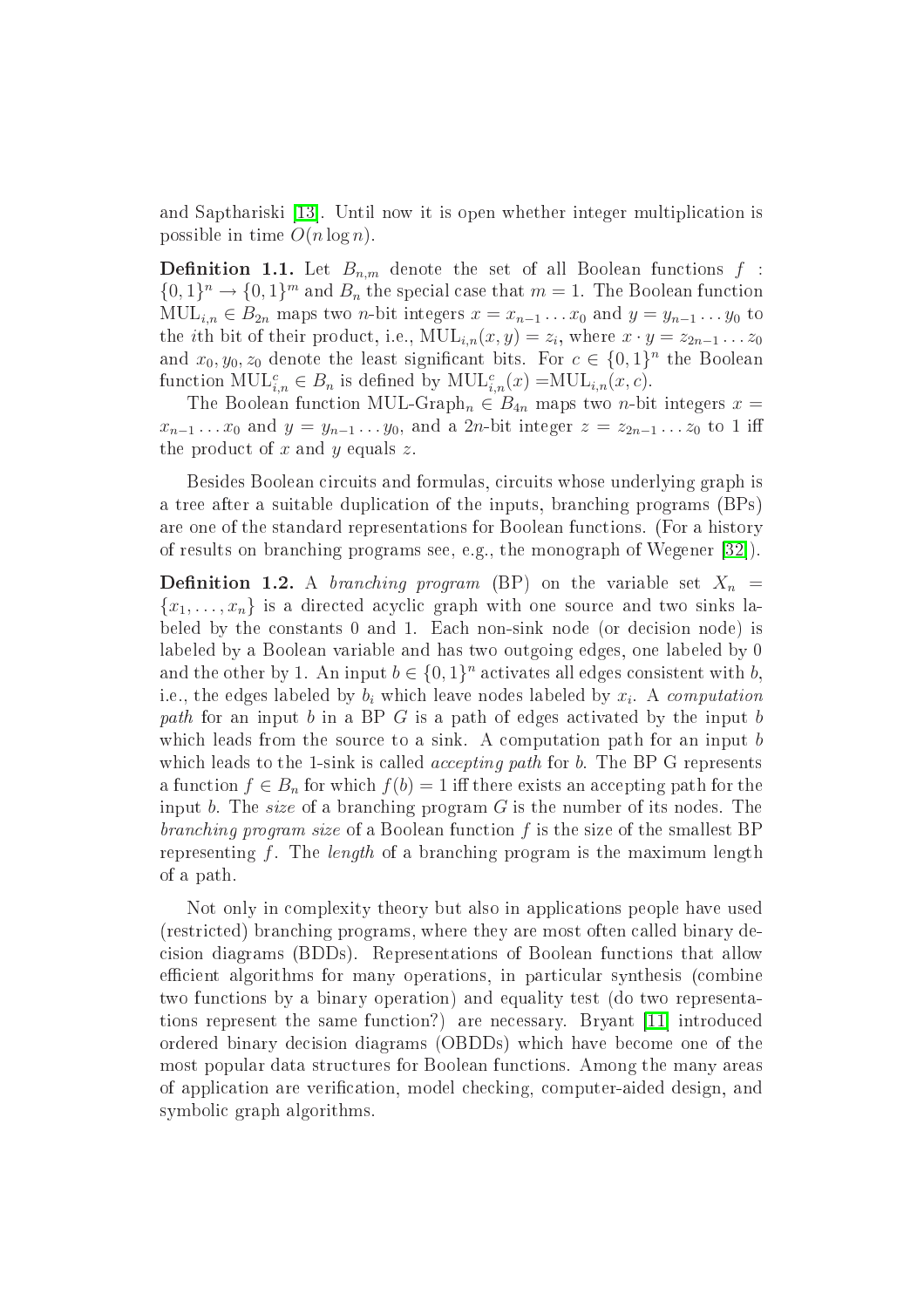Lower and upper bounds for integer multiplication are motivated by the general interest in the complexity of important arithmetic functions. The omplexity of two output bits of integer multipli
ation has been investigated intensively in the last years. The first one is the middle bit of integer multiplication, the bit with significance  $2^{n-1}$ , which is the hardest bit to compute for space bounded models of computation in the sense that if it can be computed with size  $s(n)$ , then any other bit can be computed with size at most  $s(2n)$ . More precisely, any branching program for  $\text{MUL}_{2n-1,2n}$  can be converted into a branching program representing  $\text{MUL}_{i,n}$ ,  $0 \leq i \leq 2n-1$ , by relabeling the nodes and by replacing some inputs with the constant 0. As a consequence the first large lower bounds on the size of restricted branching programs have been shown for  $\text{MUL}_{n-1,n}$ . The second one is the bit  $z_{2n-1}$  which is the most important bit of integer multipli
ation in the following sense. Sin
e it has the highest value, for the approximation of the value of the product of two *n*-bit numbers  $x$  and  $y$  it is the most interesting one. On the other hand for space bounded models of computation  $z_{2n-1}$  is easy to compute in the sense that if it cannot be computed with size  $s(n)$ , then any other bit  $z_i$ ,  $2n - 1 > i \ge 0$ , cannot be computed with size  $s(i/4)$ .

In the following we give some motivation for the investigation of the OBDD size of integer multipli
ation.

#### The middle bit of integer multipli
ation

A lot of effort has been spent in trying to verify multiplier circuits using OBDDs. In 1998 an OBDD for the 16-bit multiplication circuit  $c6288$ , one of the most important ISCAS (International Symposium on Circuits and Systems) benchmark circuits, has been constructed [39]. To the best of our knowledge, until now it has been impossible to onstru
t OBDDs for input length  $n = 32$  and even the representation of all output bits of 16-bit multipli
ation by SBDDs, a more general OBDD model for the representation of multiple output Boolean fun
tions, is a hallenging task. Sin
e the size of OBDDs and SBDDs can be quite sensitive to the chosen variable order, one of the reasons might be that different output bits of integer multiplication have different variable orders leading to reasonable size (for the definition of OBDDs and variable orders see Definition [2.2\)](#page-6-0). Bryant  $[11]$  has already bounded the size of SBDDs for integer multiplication by proving that for each variable order there exists an output bit for whi
h the OBDD size is at least  $2^{n/8}$ . For many applications it would be sufficient to represent each output bit by an OBDD of moderate size according to an suitably chosen variable order. Already Bryant has destroyed this hope in 1991 [12]. He has shown that OBDDs for the representation of the middle bit of integer multipli
ation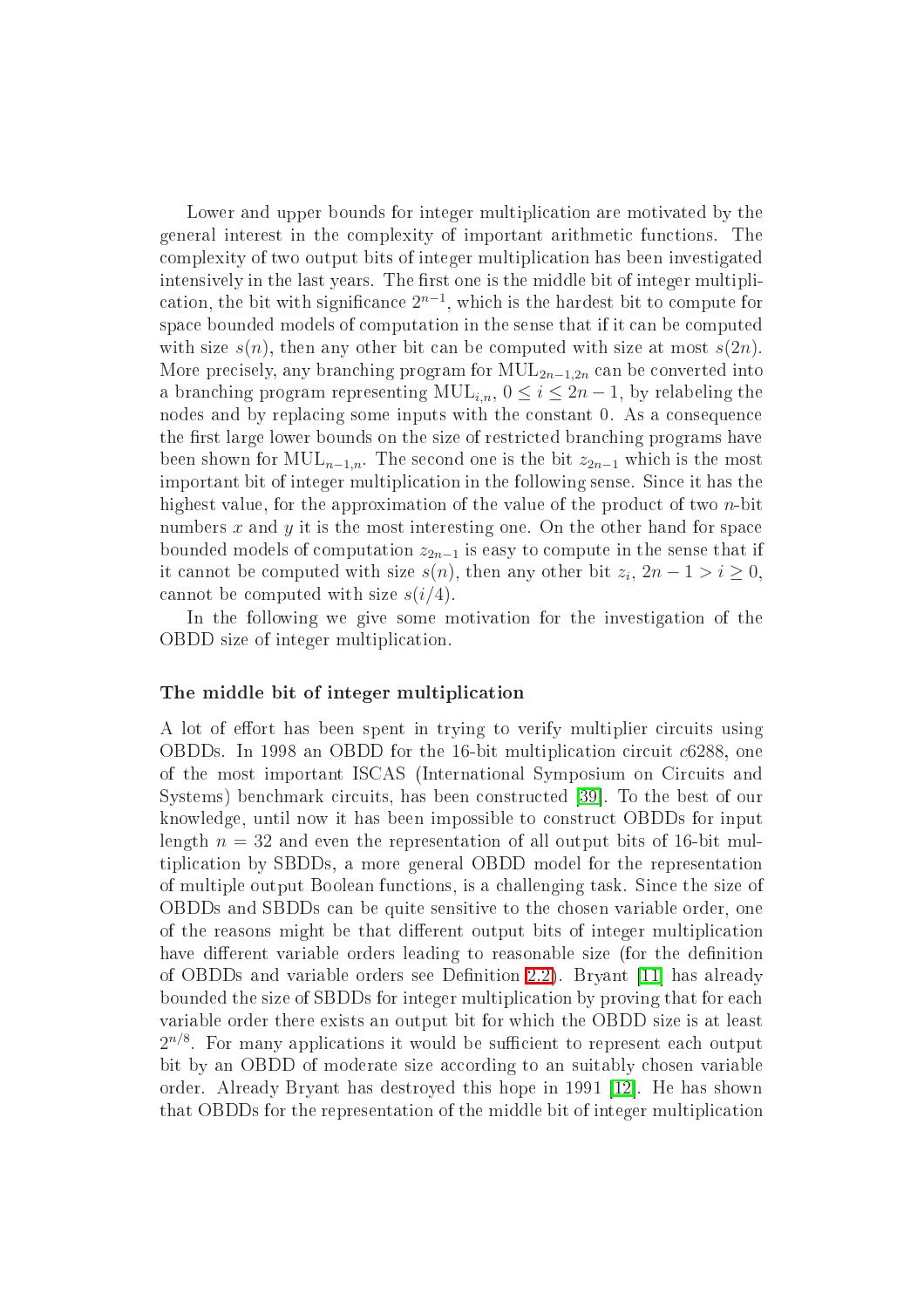have at least size  $2^{n/8}$  for any variable order. Nevertheless, Bryant's lower bound does not ex
lude that even 256-bit multipli
ation an be represented in reasonable size. Therefore, the OBDD size for integer multipli
ation has been further investigated.

#### ant bit of integer multipliers at the integer multipliers where  $\sim$

In the last years a new research branch has emerged which is concerned with the theoreti
al design and analysis of soalled symboli algorithms for lassi- cal graph problems on OBDD-represented graph instances (see, e.g., [\[17,](#page-27-4) 18]. [28], and [38]). Symbolic algorithms have to solve problems on a given graph instance by efficient functional operations offered by the OBDD data structure. Therefore, at the beginning the OBDD-based algorithms have been justified by analyzing the number of executed OBDD operations (see, e.g., [\[17,](#page-27-4) 18]). Since the runtime of an operation on an OBDD  $G$  often depends on the size of  $G$  the analysis of the over-all runtime of symbolic methods including the analysis of all OBDD sizes occurring during such an algorithm is more significant (see, e.g.,  $|38|$ ). In order to investigate the limits of symbolic graph algorithms for the all pairs shortest paths problem Sawitzki  $[28]$  has investigated the graph of integer multipli
ation and has presented an exponential lower bound on its OBDD size. Afterwards he has defined inputs for the all pairs shortest paths problem su
h that during the omputation representations for MUL-Graph<sub>n</sub> are necessary. Another investigated graph problem is the following. Computing the set of nodes that are rea
hable from some source  $s \in V$  in a digraph  $G = (V, E)$  is an important problem in computeraided design, hardware verification, and model checking. Proving exponential lower bounds on the space complexity of a common class of OBDD-based algorithms for this reachability problem, Sawitzki [29] has presented the first exponential lower bound on the size of  $\pi$ -OBDDs representing the most significant bit for the variable order  $\pi$  where the variables are tested according to increasing significance, i.e.  $\pi = (x_0, y_0, x_1, y_1, \ldots, x_{n-1}, y_{n-1})$ . For the lower bounds on the spa
e omplexity of the OBDD-based algorithms he has used the assumption that the output OBDDs use the same variable order as the input OBDDs. But in ontrast, pra
ti
al algorithms usually run variable reordering heuristi
s on intermediate OBDD results in order to minimize their size. Therefore, lower and upper bounds on the OBDD size of the most signi
ant bit of multipli
ation with respe
t to an arbitrary variable order are interesting.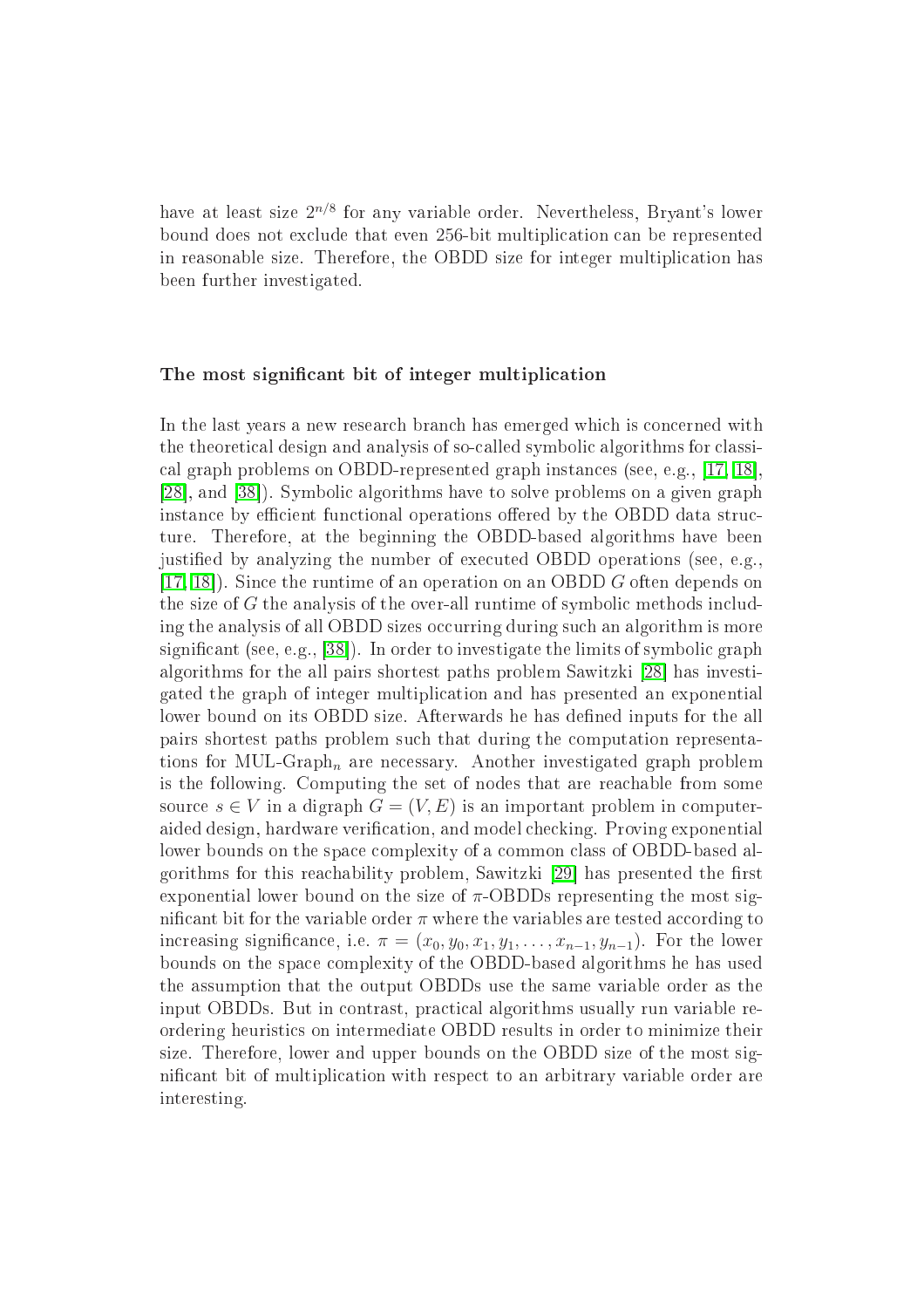#### Organization

In this column we give a brief overview on results concerning the complexity of restri
ted bran
hing programs or binary de
ision diagrams for the fun
tions  $\text{MUL}_{n-1,n}$  and  $\text{MUL}_{2n-1,n}$ . We do not aim to be comprehensive but focus on their OBDD complexity, in particular new results on the most significant bit. Sin
e the arti
le is meant to be selfontained, in Se
tion 2 we start with the presentation of some restri
ted bran
hing program or binary de
ision diagram models. Moreover, we repeat the relevant relation between one-way ommuni
ation omplexity and the size of OBDDs.

Section 3 contains results on the size of restricted branching programs or binary decision diagrams for the middle bit of integer multiplication. We present lower and upper bounds on the OBDD size and sket
h results on the size of more general models.

The main results of this survey are presented in Section 4. Using only methods from one-way ommuni
ation omplexity Sawitzki's restri
ted lower bound on the size of OBDDs for MUL<sub>2n−1,n</sub> [29] is improved. Afterwards a general lower bound and upper bounds are presented. Remarks on the size of more general models for the most significant bit complete our investigation.

Finally, in Section 5 we summarize our results by a comparison between the middle and the most significant bit.

### 2 Preliminaries

In this se
tion we introdu
e some notation. Furthermore, we give an overview on some restri
ted bran
hing program or binary de
ision diagram models and provide relevant te
hni
al ba
kground from ommuni
ation omplexity.

#### 2.1Notation

In the rest of the paper we use the following notation.

Let  $[x]_r^l$ ,  $n-1 \geq l \geq r \geq 0$ , denote the bits  $x_l \ldots x_r$  of a binary number  $x = (x_{n-1}, \ldots, x_0)$ . For the ease of description we use the notation  $[x]_r^l = z$  if  $(x_l, \ldots, x_r)$  is the binary representation of the integer  $z \in \{0, \ldots, 2^{l-r+1}-1\}$ . Sometimes, we identify  $[x]_r^l$  with z if the meaning is clear from the context. We use the notation  $(z)_r^l$  for an integer z to identify the bits at position  $l, \ldots, r$  in the binary representation of z.

Let  $\ell \in \{0, \ldots, 2^m-1\}$ , then  $\overline{\ell}$  denotes the number  $(2^m-1) - \ell$ . For a binary number  $x = (x_{n-1}, \ldots, x_0)$  we use the notation  $\overline{x}$  for the binary number  $(\overline{x}_{n-1}, \ldots, \overline{x}_0)$ .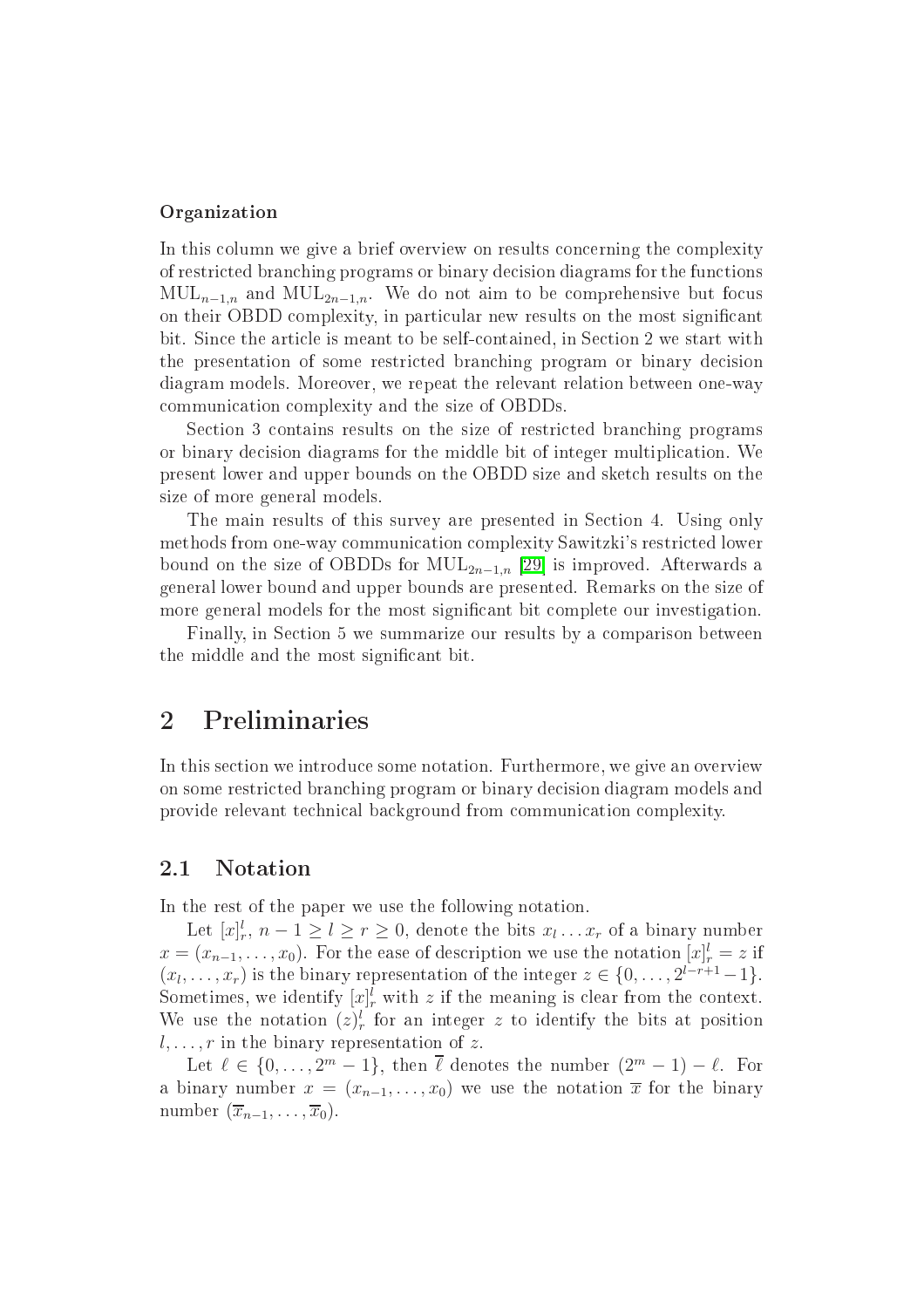Let  $a_S$  be an assignment to variables in a set S and  $a_S(x_k) \in \{0,1\}$  be the assignment to  $x_k \in S$ , then we define  $||a_S|| := \sum_{x_k \in S} a_S(x_k) \cdot 2^k$ .

In the following for the sake of simplicity we do not apply floor or ceiling fun
tions to numbers even when they need to be integers whenever this is clear from the context and has no bearing on the essence of the presented proofs.

#### 2.2Restricted branching programs or binary decision diagrams

It is well known that the logarithm of the branching program size is essentially the same as the spa
e omplexity of the nonuniform variant of Turing machines (see, e.g., [32]). Hence, it is a fundamental open problem to prove superpolynomial lower bounds on the size of bran
hing programs for explicitly defined Boolean functions, i.e., functions contained in NP. In order to develop and strengthen lower bound te
hniques one onsiders restri
ted omputation models. There are several possibilities to restri
t bran
hing programs, among them restri
tions on the multipli
ity of variable tests or the order in whi
h variables may be tested.

- Definition 2.1. i) A branching program is called (syntactically)  $read-k$  $times (BPR)$  if each variable is tested on each path at most k times.
	- ii) A branching program is called *s-oblivious* for a sequence of variables  $s = (s_1, \ldots, s_l), s_i \in X_n$ , or short *oblivious*, if the set of decision nodes can be partitioned into disjoint sets  $V_i$ ,  $1 \leq i \leq l$ , such that all nodes from  $V_i$  are labeled by  $s_i$  and the edges which leave  $V_i$ -nodes reach a sink or a  $V_i$ -node where  $j > i$ . The *length* of an *s*-oblivious branching program is the length of the sequence s.

Nondeterministi bran
hing programs and randomized bran
hing programs are defined in the obvious way by introducing additional, unlabeled nodes at which nondeterministic or randomized decisions, resp., are taken. An approximating bran
hing program for <sup>a</sup> Boolean fun
tion f with (two-sided) error  $\varepsilon$  is a deterministic branching program computing an  $\varepsilon$ approximation of f, i.e., a function that differs from f on at most an  $\varepsilon$ fra
tion of the inputs.

For nondeterministic read-once branching programs a further generalization of obliviousness an be obtained by restri
ting the order of variables in such a way that it equals for each input the order of variables for this input performed in a omplete given deterministi read-on
e bran
hing program, i.e., a BP1 where on ea
h path from the sour
e to the sinks all variables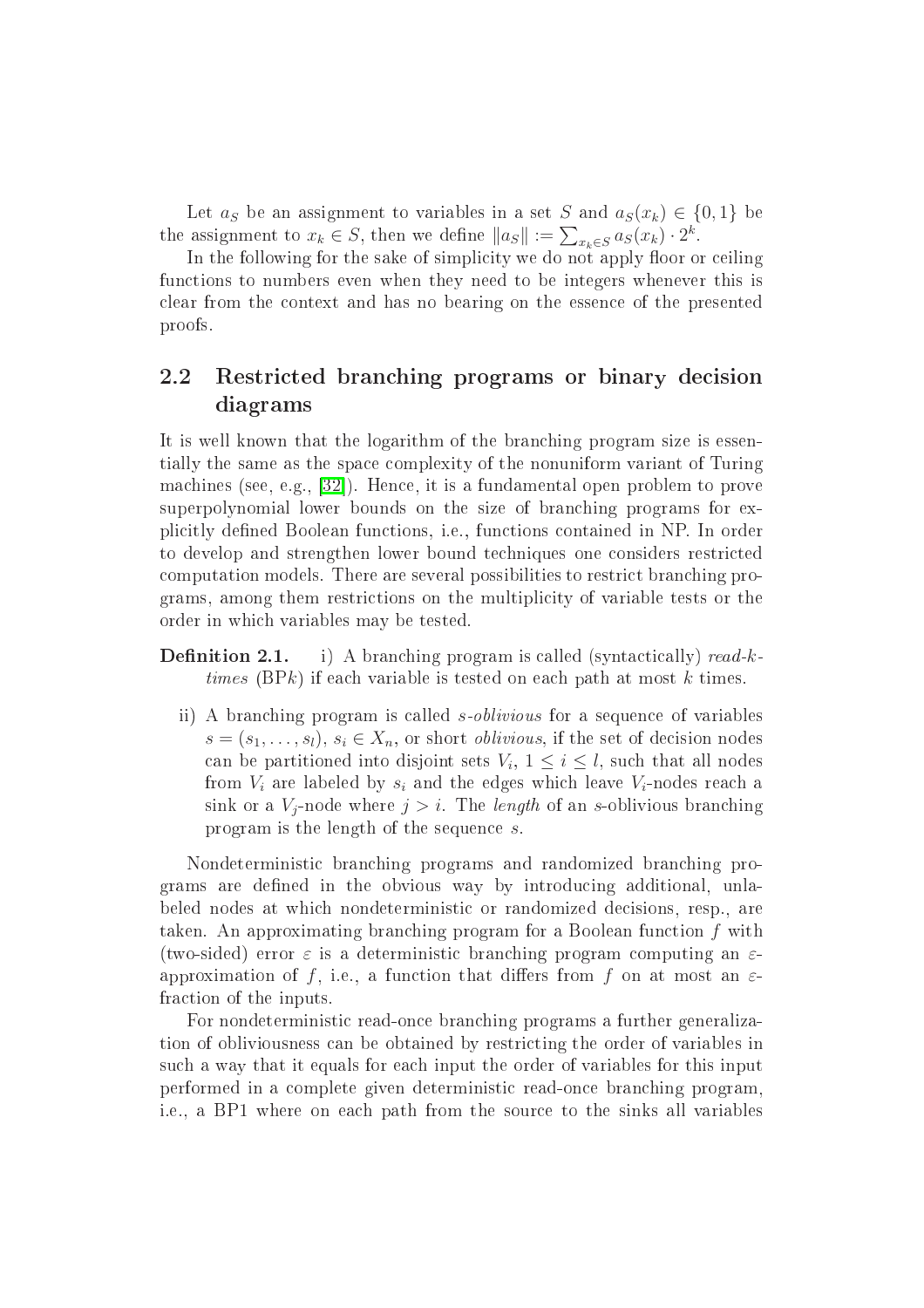are tested. This omplete read-on
e bran
hing program is alled graph order and the resulting nondeterministic read-once branching program is called graph-driven. If the graph order is a tree of polynomial size, then it is alled tree-driven.

<span id="page-6-0"></span>Combining restrictions on the multiplicity of variable tests with the property of obliviousness we obtain oblivious read-on
e bran
hing programs, better known as OBDDs.

Denition 2.2. An OBDD is a bran
hing program with a variable order given by a permutation  $\pi$  on the variable set. On each path from the source to the sinks, the variables at the nodes have to appear in the order pres
ribed by  $\pi$  (where some variables may be left out). A  $\pi$ -OBDD is an OBDD ordered according to  $\pi$ . The  $\pi$ -OBDD size of f denoted by  $\pi$ -OBDD(f) is the size of the smallest  $\pi$ -OBDD representing f. The OBDD size of f, sometimes also called OBDD complexity of f, (denoted by  $\mathrm{OBDD}(f)$ ) is the minimum of all  $\pi$ -OBDD $(f)$ .

The size of the minimal  $\pi$ -OBDD representing a Boolean function f on n variables, i.e.,  $f \in B_n$ , is described by the following structure theorem [31].

**Theorem 2.3.** The number of  $x_{\pi(i)}$ -nodes of the minimal  $\pi$ -OBDD for f is the number  $s_i$  of different subfunctions  $f_{|x_{\pi(1)}=a_1,\dots,x_{\pi(i-1)}=a_{i-1}}, a_1,\dots,a_{i-1} \in$  ${0,1}$ , essentially depending on  $x_{\pi(i)}$  (a function g depends essentially on a variable z if  $g_{|z=0} \neq g_{|z=1}$ .

It is well known that the size of an OBDD representing a function  $f$ depends on the hosen variable order. Sin
e in appli
ations the variable order is not given in advan
e we have the freedom (and the problem) to hoose a good or even an optimal order for the representation of f . In general OBDDs do not have nice algorithmic properties. There are examples known such that  $g_n$  and  $h_n$  are two Boolean functions which have OBDDs of linear size (for different variable orders) but  $f_n = g_n \vee h_n$  has even exponential BP1 size (for an example see, e.g., Proposition 2 in [6]). If a variable order  $\pi$  is fixed, all important operations can be performed efficiently.

SBDDs (shared binary decision diagrams) are an extension of OBDDs that can express multiple functions. An SBDD represents a Boolean function  $f \in B_{n,m}: \{0,1\}^n \to \{0,1\}^m$  by representing simultaneously the output functions  $f_1, f_2, \ldots, f_m$  of f, where the representations for the different coordinate functions  $f_1, f_2, \ldots, f_m$  may share nodes.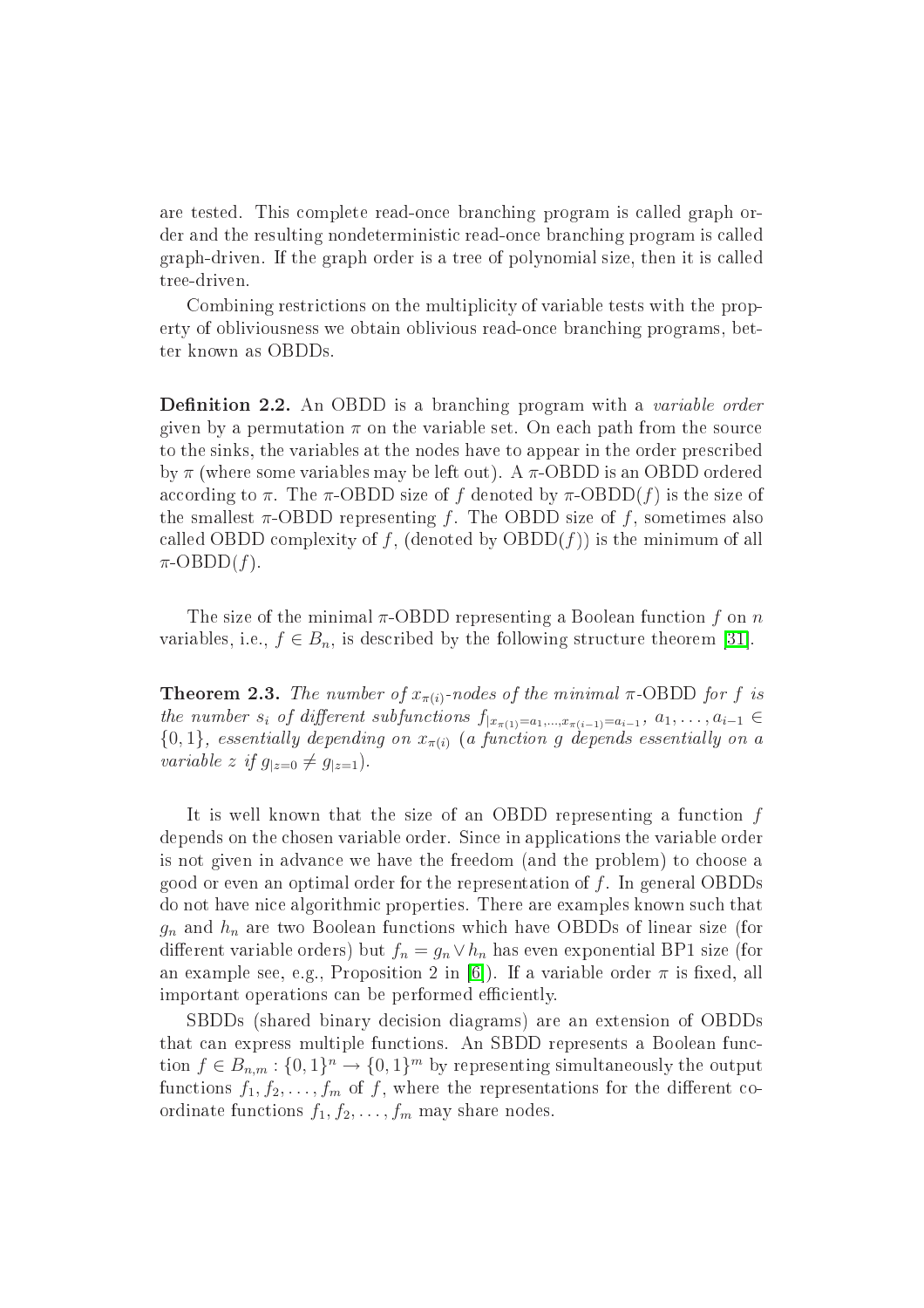#### <span id="page-7-0"></span>2.3 One-way ommuni
ation omplexity and the size of OBDDs

In order to obtain lower bounds on the size of OBDDs one-way communication complexity has become a standard technique (see Hromkovič [22] and Kushilevitz and Nisan [23] for the theory of communication complexity and the results mentioned below).

The main subject is the analysis of the following (restricted) communication game. Consider a Boolean function  $f \in B_n$  which is defined on the variables in  $X_n = \{x_1, \ldots, x_n\}$ , and let  $\Pi = (X_A, X_B)$  be a partition of  $X_n$ . Assume that Alice has only access to the input variables in  $X_A$  and Bob has only access to the input variables in  $X_B$ . In a one-way communication protocol, upon a given input  $x$ , Alice is allowed to send a single message (depending on the input variables in  $X_A$  to Bob who must then be able to compute the answer  $f(x)$ . The one-way communication complexity of the function f denoted by  $C(f)$  is the worst case number of bits of communication which need to be transmitted by such a protocol that computes  $f$ . It is easy to see that an OBDD G with respect to a variable order where the variables in  $X_A$  are tested before the variables in  $X_B$  can be transformed into a communication protocol and  $C(f) \leq \lceil \log |G| \rceil$ . Therefore, linear lower bounds on the communication complexity of a function  $f: \{0,1\}^{|X_A|} \times \{0,1\}^{|X_B|} \rightarrow \{0,1\}$  lead to exponential lower bounds on the size of  $\pi$ -OBDDs where the  $X_A$ -variables are before the  $X_B$ -variables in  $\pi$ .

One entral notion of ommuni
ation omplexity are strong fooling sets which play an important role in the lower bound proofs later on.

**Definition 2.4.** Let  $f : \{0,1\}^{|X_A|} \times \{0,1\}^{|X_B|} \rightarrow \{0,1\}$ . A set  $S \subseteq$  $\{0,1\}^{|X_a|} \times \{0,1\}^{|X_B|}$  is called *strong fooling set* for f if  $f(a,b) = c$  for all  $(a, b) \in S$  and some  $c \in \{0, 1\}$  and if for different pairs  $(a_1, b_1), (a_2, b_2) \in S$ at least one of  $f(a_1, b_2)$  and  $f(a_2, b_1)$  is unequal to c.

**Theorem 2.5.** If  $f : \{0,1\}^{|X_A|} \times \{0,1\}^{|X_B|} \rightarrow \{0,1\}$  has a strong fooling set of size t, the communication complexity of f is bounded below by  $\lceil \log t \rceil$ .

Because of our considerations above, the size t of a strong fooling set for f is a lower bound on the size of OBDDs representing f with respect to a variable order where the variables  $X_A$  are tested before the variables  $X_B$ . Because of the symmetric definition of strong fooling sets,  $t$  is also a lower bound on the size of OBDDs representing  $f$  with respect to a variable order where the variables  $X_B$  are tested before the variables  $X_A$ . The crucial step to prove large lower bounds on the OBDD omplexity of a fun
tion is to obtain for all partitions of the variables large lower bounds on the size of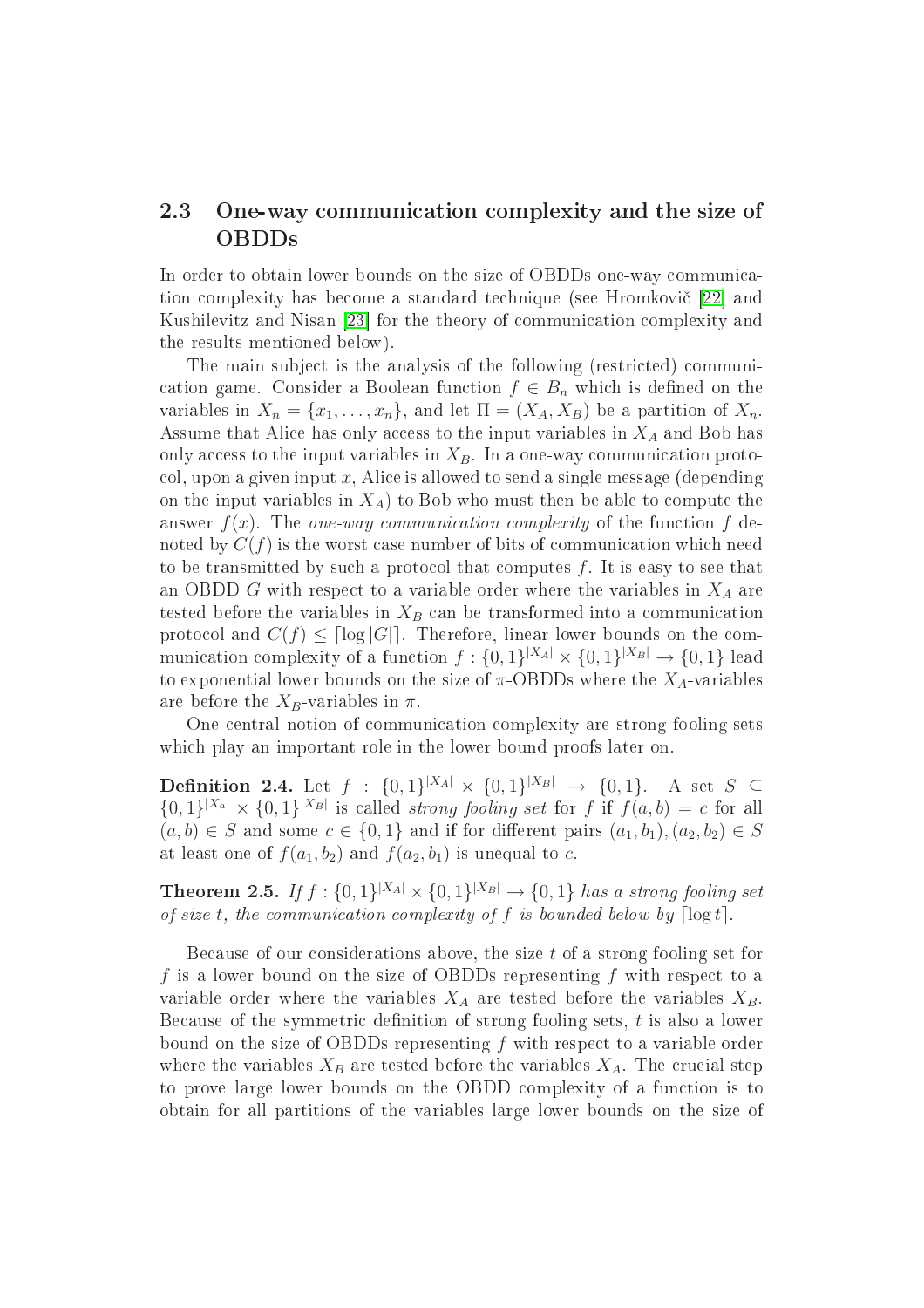fooling sets for subfunctions of the given function (best case communication omplexity).

In the rest of this section our aim is to define a function  $f_n$  with large ommuni
ation omplexity whi
h is a main ingredient in our lower bound proof on the OBDD size of the most significant bit of integer multiplication.

First, we take a look at known results about the communication complexity of some popular functions. Let  $EQ_n: \{0,1\}^n \times \{0,1\}^n \rightarrow \{0,1\}$  be defined by  $\mathrm{EQ}_n(a,b) = 1$  iff the vectors  $a = (a_1, \ldots, a_n)$  and  $b = (b_1, \ldots, b_n)$ are equal. It is well-known and easy to prove that  $C(\mathrm{EQ}_n)=n$ . Obviously the same results an be a
hieved if Ali
e gets exa
tly one of the variables  $a_i$  and  $b_i$ ,  $1 \leq i \leq n$ . Similar results can be obtained for the functions  $GT_n: \{0,1\}^n \times \{0,1\}^n \to \{0,1\}$  and  $\overline{GT_n}: \{0,1\}^n \times \{0,1\}^n \to \{0,1\}$ , where  $\mathrm{GT}_n(a, b) = 1$  iff  $[a]_1^n > [b]_1^n$  and  $\overline{\mathrm{GT}_n}(a, b) = 1$  iff  $[a]_1^n \leq [b]_1^n$ .

Now, we are ready to define the function  $f_n \in B_{3n}$  on the variables  $a = (a_1, \ldots, a_n), b = (b_1, \ldots, b_n),$  and  $c = (c_1, \ldots, c_n)$ :

$$
f_n(a, b, c) := (\mathbf{EQ}_n(a, \overline{c}) \wedge \overline{\mathbf{GT}_n}(a, b)) \vee \mathbf{GT}_n(a, \overline{c}).
$$

Using case inspection on the distribution of the c-variables it is not difficult to prove that for a partition, where the  $a$ - and  $b$ -variables are separated, there exists a strong fooling set of size  $2^n$  for  $f_n$ . In other words the communication complexity of  $f_n$  is not smaller than the communication complexity of  $\overline{GT_n}$ and the distribution of the c-variables does not simplify the task. The same result can be obtained if Alice gets exactly one of the variables  $a_i$  and  $b_i$  for all  $i \in \{1, \ldots, n\}$ . In this case it is not important whether the investigated cvariables belong to Ali
e or Bob but whether the onsidered a- and c-variables or b- and c-variables are tested together.

### 3 The middle bit of integer multipli
ation

In this section we present some results on the OBDD size of the middle bit of integer multipli
ation. Furthermore, we investigate more general BDD models.

#### 3.1 On the OBDD size of the middle bit of integer multipli
ation

Bryant's lower bound of  $2^{n/8}$  on the OBDD size of  $\text{MUL}_{n-1,n}$  is unsatisfactory sin
e it does not rule out the possibility that 64-bit multipliers an be represented by OBDDs ontaining only 256 nodes. Sin
e the aim is to use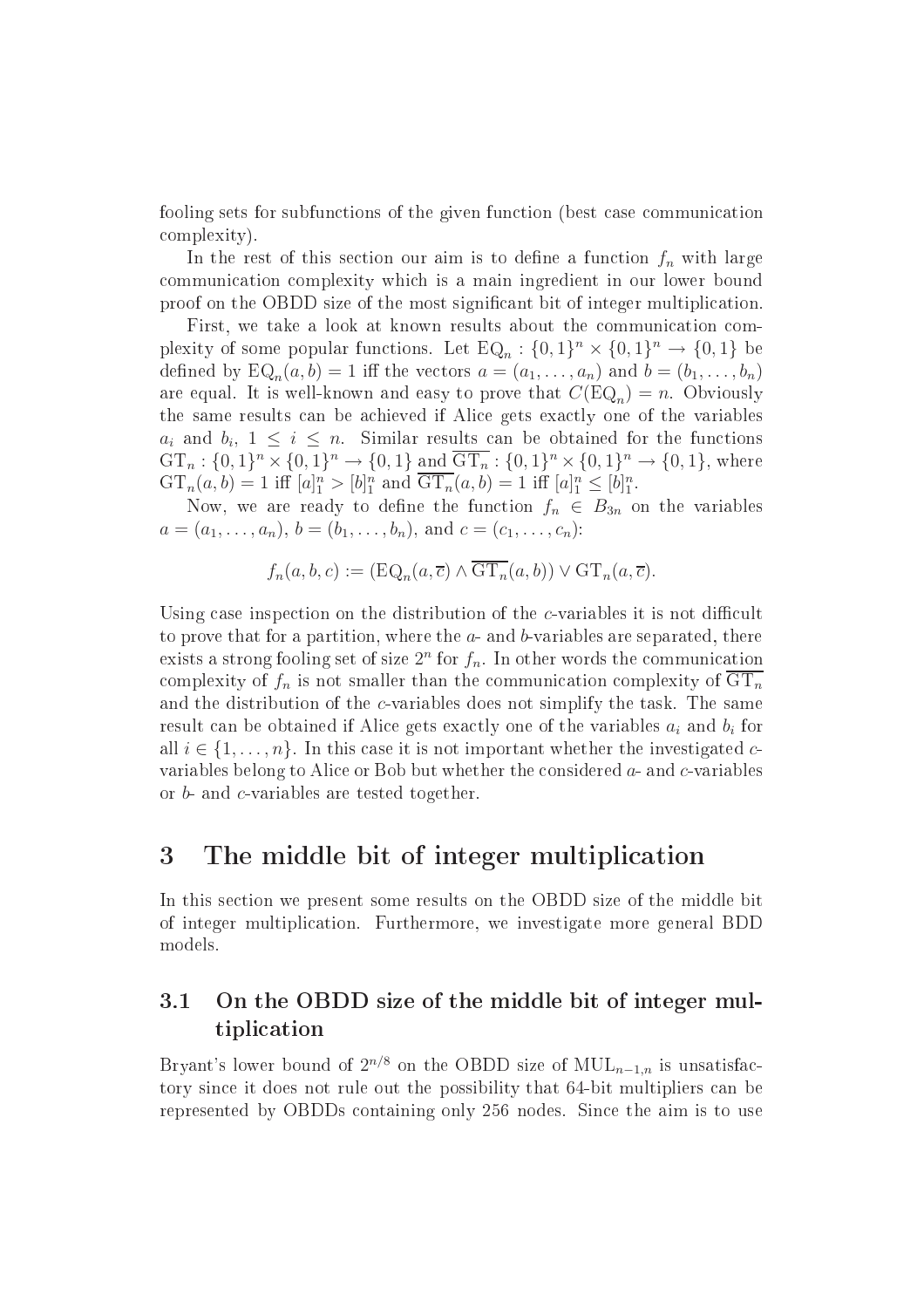OBDDs for realisti appli
ations one is interested in small onstru
tions or a better lower bound. Introdu
ing a new te
hnique based on universal hashing Woelfel [35] has improved the lower bound considerably to  $2^{\lfloor n/2 \rfloor}/61-4$ . This result implies that any OBDD for 64-bit multiplication needs more than 70 million nodes and the verification of 128-bit multipliers is infeasible because more than  $3 \cdot 10^{17}$  OBDD-nodes are necessary.

The main proof idea in Bryant's and Woelfel's lower bound proofs is to show that for every variable order  $\pi$  there exists an integer  $c \in \{1, \ldots, 2^n - \}$ 1} such that the  $\pi$ -OBDD size of MUL<sub>n-1,n</sub> is exponential. Bryant has chosen  $c$  in such a way that only two input bits of  $c$  are set to 1. Therefore, the product of x and  $y$  can be seen as the sum of two integers obtained by shifting  $x$  in an appropriate way. More precisely, if  $y$  is replaced by the binary representation of c and  $c = 2^{i} + 2^{i+d}$  then  $c \cdot x = x \cdot 2^{i} + x \cdot$  $2^{i+d}$ . Woelfel has enlarged the possible choices for the integer c. As a result he has been able to prove that for every variable order  $\pi$  there exists an integer c such that  $\text{MUL}_{n-1,n}^c$  has a large number of subfunctions obtained by replacements of the first  $n/2$  x-variables in  $\pi$  by constants. Summarizing Bryant's and Woelfel's lower bound proofs rely only on the existen
e of a constant factor c for each variable order  $\pi$  for which  $\text{MUL}_{n-1,n}^c$  leads to a large  $\pi$ -OBDD representation. If one would like to improve the lower bound there are two possibilities. The first one is to consider multiple values for  $c$ , the second one to improve the lower bound for the  $\pi\text{-OBDD}\text{ size of } \text{MUL}_{n-1,n}^c$ for an suitably chosen constant c. Woelfel has shown that the latter approach cannot yield significant better lower bounds because the variable order  $\pi =$  $(x_0, x_1, \ldots, x_{n-1})$  leads to OBDDs of size at most  $3 \cdot 2^{n/2}$  for each integer c. By combining this result with the observation that the  $k$  most significant bits of one input vector are not important any more if the  $k$  least significant bits of the other input vector are known, Woelfel has obtained the first nontrivial upper bound of  $(7/3) \cdot 2^{(4/3)n}$  on the size of OBDDs for  $\text{MUL}_{n-1,n}$ with respect to the variable order  $\pi = (y_0, \ldots, y_{n-1}, x_0, \ldots, x_{n-1})$ . Amano and Maruoka [3] have improved this upper bound to  $2.8 \cdot 2^{(6/5)n}$  for so-called quasi-reduced or complete OBDDs, i.e., OBDDs where on each path from the sour
e to the sinks all variables have to be tested, and the pairwise as
ending variable order  $\pi = (x_0, y_0, \ldots, x_{n-1}, y_{n-1})$ . (It is not difficult to see that the size of a quasi-reduced OBDD can be at most  $n + 1$  times larger than the size of a reduced OBDD for a given function  $f$  with respect to the same variable order.) Despite the onsiderable amount of resear
h dealing with the omplexity of the middle bit of multipli
ation, the gap between lower and upper bounds on its OBDD size is still large. Furthermore, even Woelfel's improved lower bound does not really justify why OBDDs for multipliers of input length  $n = 64$  cannot be constructed nowadays using current standard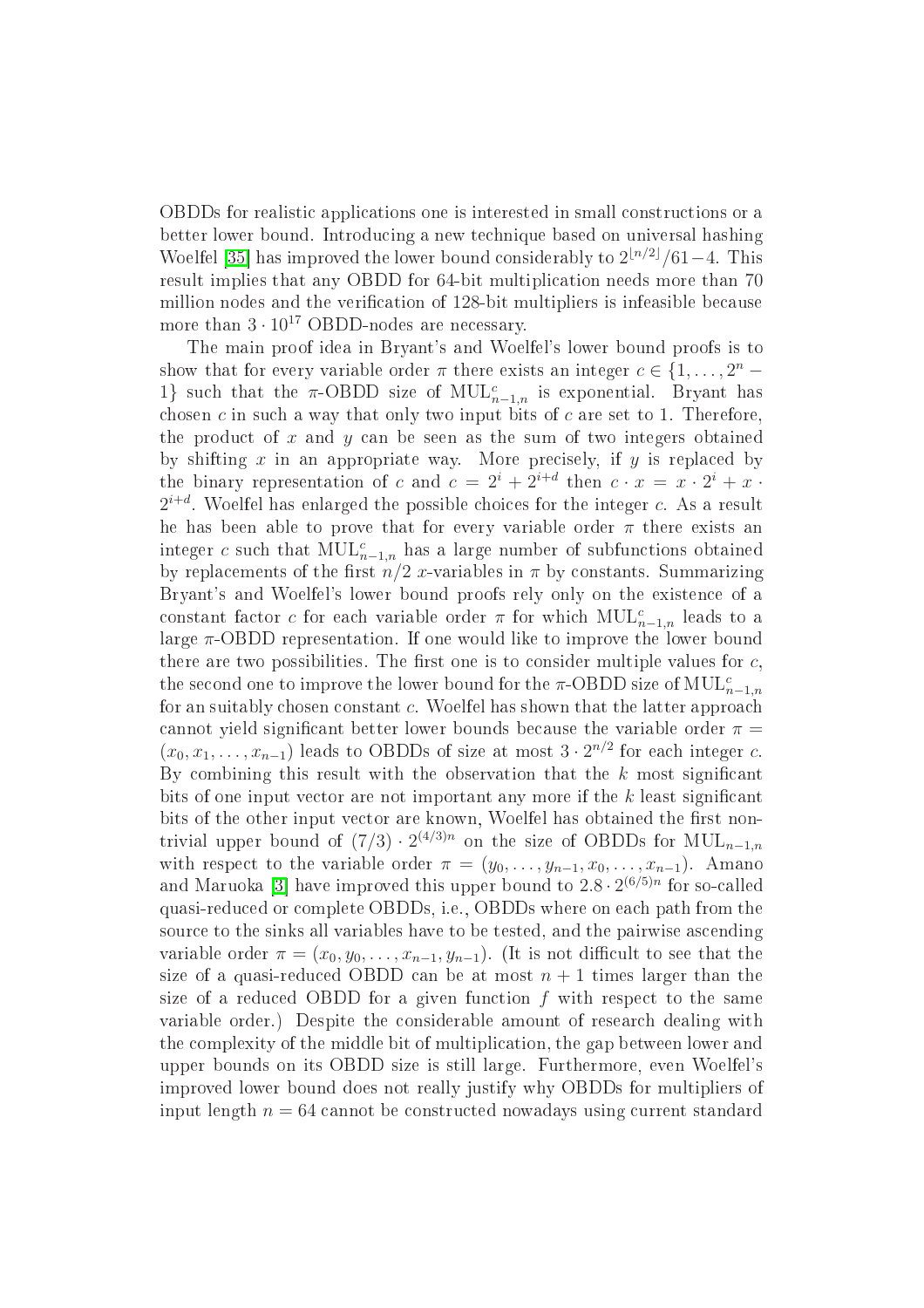PC hardware. Sauerhoff [26] has shown that the upper bound of Amano and Maruoka  $\lbrack 3 \rbrack$  is in fact asymptotically optimal for the order chosen by them which is believed to be one of the best ones. For  $n = 64$  his bound is larger than  $1.62 \cdot 10^{21}$ . This surely explains why an OBDD with respect to this variable order annot be generated. Nevertheless, there is the possibility that there are onsiderably better variable orders.

#### 3.2 On the size of more general BDD models for the middle bit of integral multipliers in the state

In learning theory and genetic programming OBDDs are used to represent approximations of Boolean functions. Gronemeier [20] has shown that for every variable order  $\pi$  the approximation of some output bits of integer multipliation with respe
t to the uniform distribution and onstant error requires  $\pi$ -OBDDs of exponential size. Nevertheless, approximating the middle bit of integer multiplication with polynomially small error is easy even for read-once branching programs [27].

Although there has been onsiderable progress in the development of lower bound proofs by the investigation of weakly restri
ted BDD models, the lower bound methods often only work for a quite limited lass of fun
tions. Besides the interest in finding lower bounds as large as possible or proving superpolynomial lower bounds for more and more general BDD models, it is important to apply the existing methods to (practically) important functions. Lower bound proofs for such functions may help to develop new or refined proof techniques, or can lead to new insights into the properties of the considered fun
tions. This is the motivation for the further investigation of the omplexity of integer multipli
ation for more general BDD models.

Methods from ommuni
ation omplexity have been used to prove large lower bounds in several binary decision diagram models. Bryant [12] has used the *fooling set* method to obtain lower bounds on the communication complexity of the middle bit of multipli
ation whi
h implies an exponential lower bound of size  $2^{n/8}$  for OBDDs representing  $\text{MUL}_{n-1,n}$ . Incorporating Ramsey theoretic arguments of Alon and Maass [2] and using the *rank method* of communication complexity Gergov [19] has extended Bryant's lower bound to arbitrary nondeterministi linear-length oblivious BPs. His lower bound is still non-polynomial for length  $o(n \log n / \log \log n)$ . Since Woelfel's larger lower bound on the OBDD size of  $\text{MUL}_{n-1,n}$  has not been proved using strong fooling sets his result annot generalized in the same way as Bryant's to nondeterministic linear-length oblivious branching programs. In [1] Gergov's redu
tion has been applied to dedu
e that also randomized OBDDs require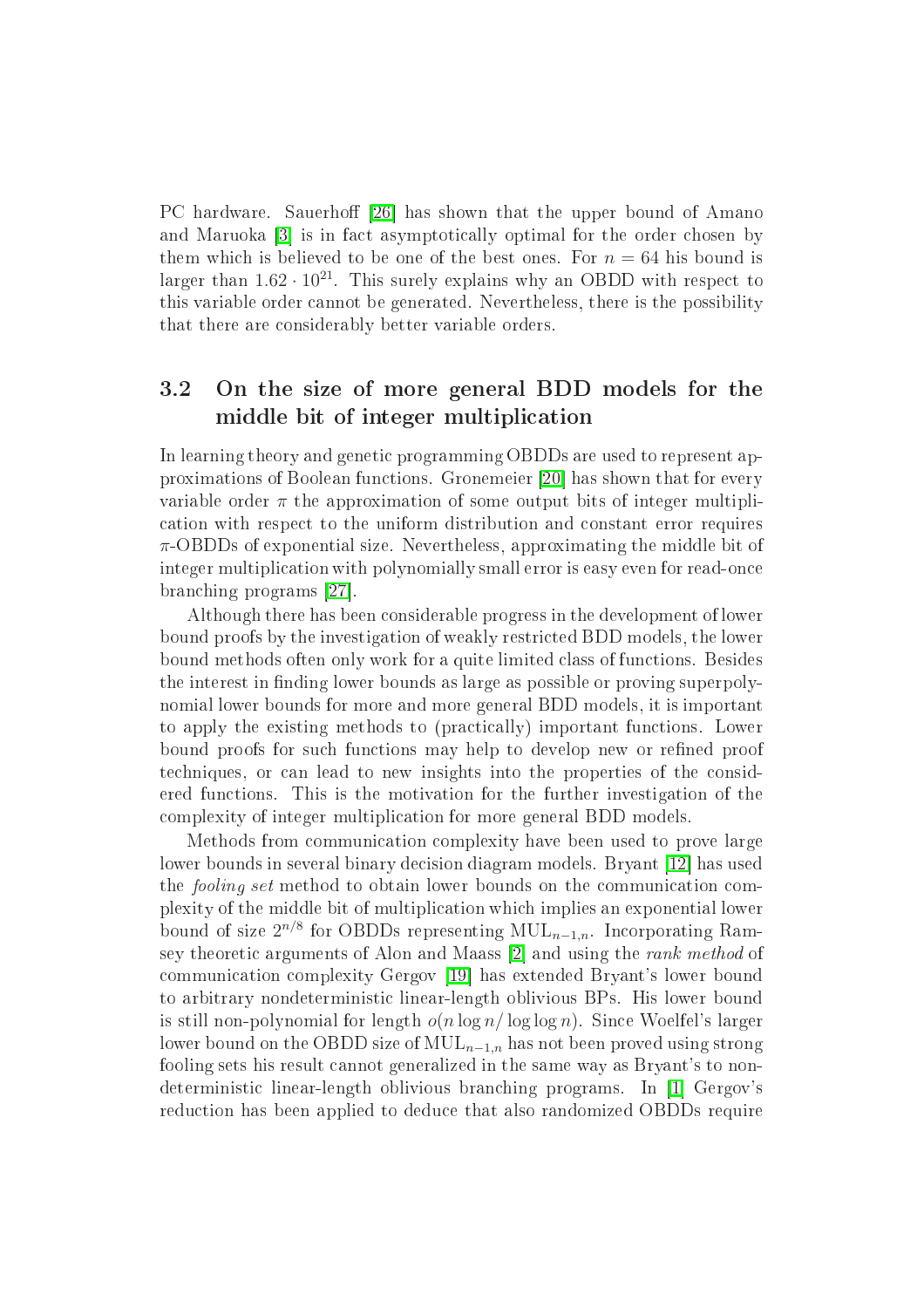exponential size and it has been shown that in ontrast the graph of integer multiplication MUL-Graph<sub>n</sub> has randomized OBDDs of polynomial size. For the later result the fact has been used that it is easy to verify with small error probability whether the product of two integers equals some given output applying arithmeti modulo a random hosen prime. For non-oblivious models Ponzio [25] has presented the first (weakly) exponential lower bound. He has shown that the omplexity of the middle bit of integer multipli
ation is  $2^{\Omega(n^{1/2})}$  for read-once branching programs. In [6] the first exponential lower bound on the size of a nondeterministic non-oblivious read-once branching program model, namely for nondeterministic tree-driven BP1s, has been presented. An extension of the proof shows that all subfunctions of  $\text{MUL}_{n-1,n}$ obtained by the replacement of up to  $(n/\log n)^{1/2-\epsilon}$  variables,  $\epsilon > 0$  any constant, have exponential size for nondeterministi OBDDs. Sin
e the result also holds for the parity-acceptance mode, where the function value equals 1 for an input iff the number of its accepting paths is odd, this has been the first non-trivial lower bound for an important function on non-oblivious restri
ted BP1s with an unlimited number of parity nodes.

The fact that integer multiplication defines a universal hash class [\[14,](#page-27-8) [15,](#page-27-9) 36], called multiplicative hash class, has also been used by Bollig and Woelfel  $[9]$  to improve the exponential lower bound on the size of BP1s up to  $2^{\lfloor \frac{n-9}{4} \rfloor}$  which is even larger than Bryant's lower bound on the OBDD size. Moreover, the analysis seems to be much easier than the counting technique used by Ponzio. At the beginning one reason for the difficulties in proving exponential lower bounds on the size of binary decision diagram models representing  $\text{MUL}_{n-1,n}$  could have been arisen from the fact that integer multiplication can express many different shifting and adding combinations such that the effect of partial assignments and therefore the subfunctions are not easy to analyze. Using methods whi
h rely on universal hashing it has been shown that even if almost a quarter of the variables of each factor has been replaced by constants, each result of the product bits between the positions  $n-1$  and  $\left(\frac{3}{4}\right)n$  (the results for  $\text{MUL}_{n-1,n}$  to  $\text{MUL}_{(3/4)n,n}$ ) is still possible. Using an algebraic approach in [8] a lower bound of  $2^{\lfloor (n-46)/12 \rfloor} \cdot n^{-1}$ for a restricted nondeterministic BP1 model with parity acceptance mode, alled parity graph-driven BP1s, has been shown. This result has been motivated by the fa
t that until now no superpolynomial lower bound on the size of unrestricted nondeterministic BP1s with parity acceptance mode for an explicitly defined Boolean function has been known. Since exponential lower bounds on the size of unrestricted nondeterministic read-once branching programs which represent  $\text{MUL}_{n-1,n}$  had been unknown, one step towards proving such bounds was to investigate BP models "inbetween" deterministic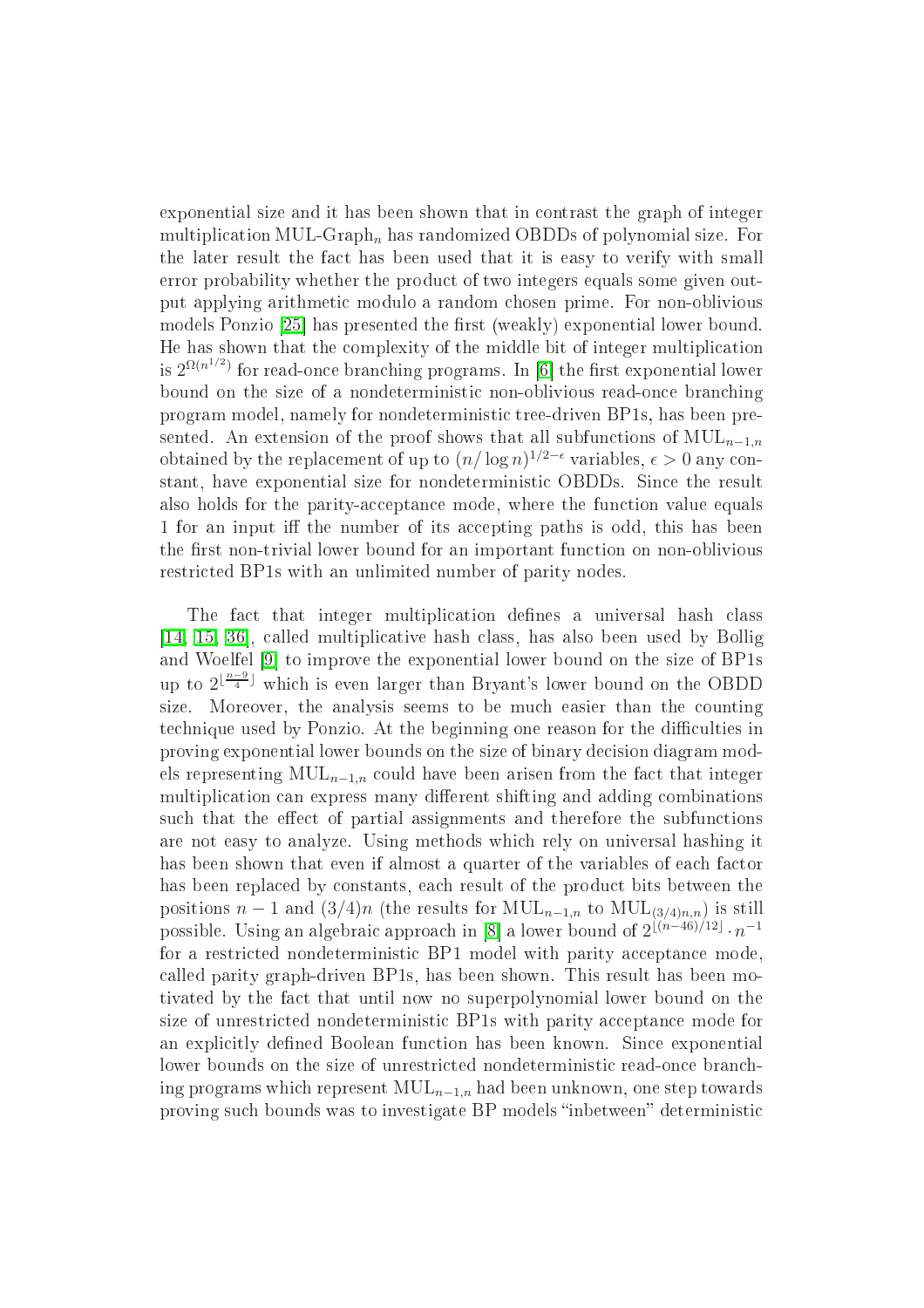and nondeterministi BP1s and a model where some but not all variables may be tested multiple times  $[10, 37]$  $[10, 37]$ . Finally, Sauerhoff and Woelfel  $[27]$ have a
hieved a major breakthrough presenting exponential lower bounds on the size of nondeterministic and randomized BPks for  $\text{MUL}_{n-1,n}$ .

Wegener and Woelfel [34] have considered unrestricted branching programs and Boolean formulas over the basis  $B_2$  of all binary operations. Since more than 40 years the best lower bounds for explicitly defined functions are for general branching programs of order  $n^2/\log^2 n$  and for Boolean formulas of order  $n^2/\log n$ . These results have been proved with Nechiporuk's technique [24]. It is well known that this method cannot yield better lower bounds. In [34] the following results have been presented. Any branching program for  $\text{MUL}_{n-1,n}$  has at least  $\Omega(n^{3/2}/\log n)$  nodes and any Boolean formula for  $\text{MUL}_{n-1,n}$  has size at least  $\Omega(n^{3/2})$ . Furthermore, it has been proved that using Ne
hiporuk's te
hnique it is impossible to prove better lower bounds than  $\Omega(n^{5/3}/\log n)$  and  $\Omega(n^{5/3})$  for the branching program and Boolean formula size of  $\text{MUL}_{n-1,n}$ . These are non-trivial limits of Nechiporuk's technique. Until now it is still an open question whether the lower bound method has been applied in the best possible way in  $[34]$ .

### $\overline{4}$ The most significant bit of integer multipliation

Although many exponential lower bounds on the OBDD size of Boolean fun
 tions are known and the lower bound methods are simple, it is often a more difficult task to prove large lower bounds for some predefined and interesting functions. The most significant bit of integer multiplication is a good example. Despite the well-known lower bounds on the OBDD size of the so-called middle bit of multiplication  $(12, 35)$ , only recently it has been shown that the OBDD complexity of the most significant bit is also exponential  $[5]$  answering an open question posed by Wegener  $[32]$ . Here, we start our investigation by an improved lower bound on the size of  $\pi$ -OBDDs for  $\text{MUL}_{2n-1,n}$ , where  $\pi$  is a fixed variable order. Using communication complexity the proof is very simple and elementary. Afterwards we present the best general lower bound on the OBDD size for  $\text{MUL}_{2n-1,n}$  known so far and on
lude our onsiderations by the best known upper bound.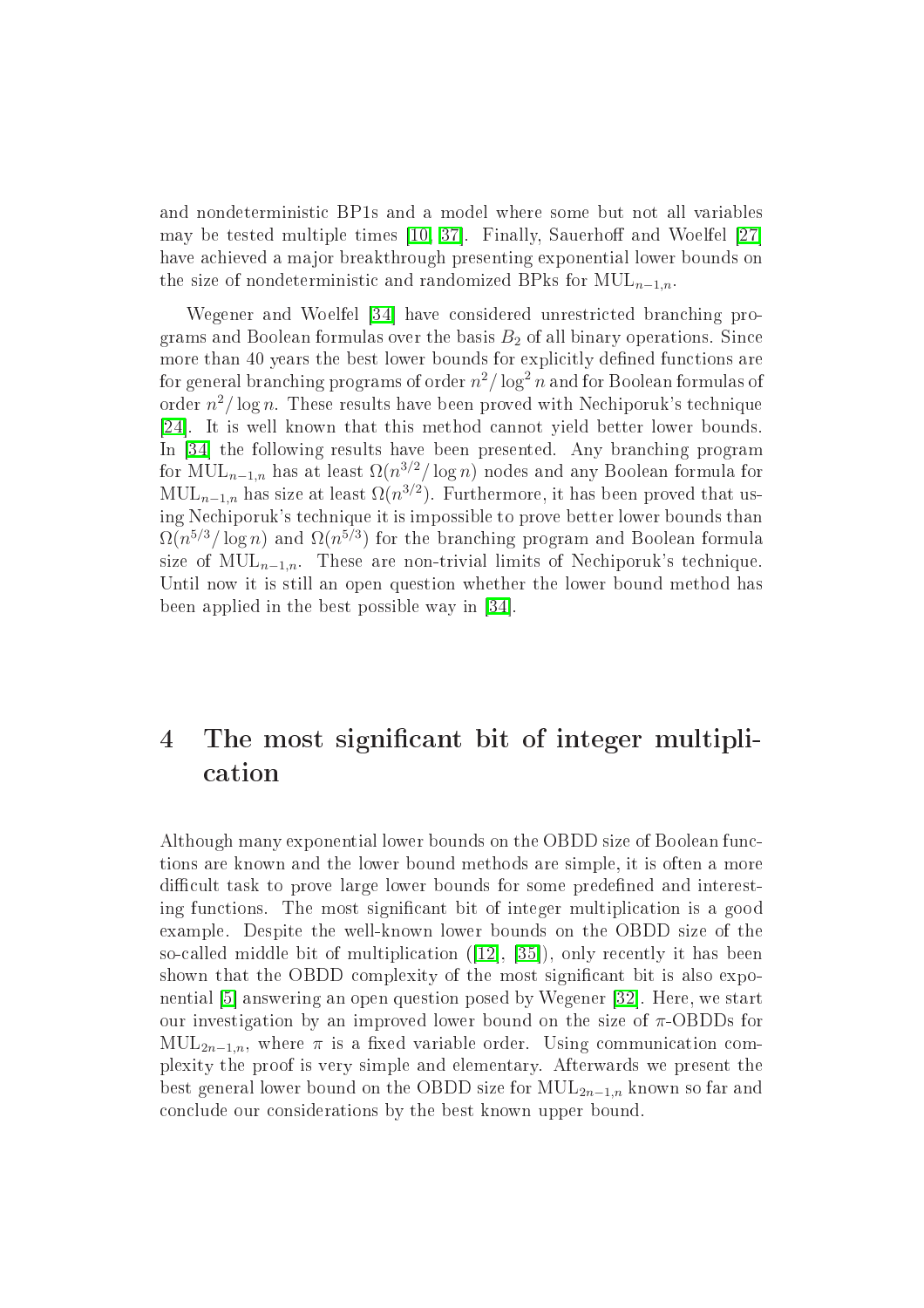#### 4.1 Lower bounds on the OBDD size of the most signifin bit of integer multipliers and the contract of integer multipliers and the contract of integer multipliers

In this section we start our investigation of lower bounds on the size of OBDDs for MUL<sub>2n−1,n</sub> by presenting a lower bound for some fixed variable order. Afterwards we present a general lower bound whi
h is mu
h smaller but also exponential. The ideas of the general lower bound have been presented in  $[4]$ .

Using techniques from analytical number theory Sawitzki [29] has presented a lower bound of  $2^{n/6}$  on the size of  $\pi$ -OBDDs representing the most significant bit of integer multiplication for the variable order  $\pi$  where the variables are tested according to increasing significance, i.e.,  $\pi$  =  $(x_0, y_0, x_1, y_1, \ldots, x_{n-1}, y_{n-1})$ . Here, we prove a larger lower bound in an easier way and without analyti
al number theory.

**Theorem 4.1.** Let  $\pi = (x_0, y_0, x_1, y_1, \ldots, x_{n-1}, y_{n-1})$ . The  $\pi$ -OBDD size for the representation of  $\text{MUL}_{2n-1,n}$  is  $\Omega(2^{n/4})$ .

Proof. We start with the following two useful observations. For a number  $2^{n-1} + \ell 2^{n/2}$  the corresponding smallest number such that the product of the two numbers is at least  $2^{2n-1}$  is  $2^n - \ell 2^{n/2+1} + 4\ell^2 - \frac{4\ell^3}{2^{n/2-1}}$  $2^{n/2-1}+\ell$ |. Furthermore,

$$
2^{n/2} > 4\ell^2 - \left\lfloor \frac{4\ell^3}{2^{n/2 - 1} + \ell} \right\rfloor > 4(\ell - 1)^2
$$

for  $0 < \ell \leq 2^{n/4-1}$ . Using these two facts it is not difficult to construct a strong fooling set of size  $2^{n/4-1}$ :

Let  $X_U := \{x_{n-1}, x_{n-2}, \ldots, x_{n/2}\}, Y_U := \{y_{n-1}, y_{n-2}, \ldots, y_{n/2}\}, X_L :=$  ${x_{n/2-1}, x_{n/2-2}, \ldots, x_0},$  and  $Y_L := {y_{n/2-1}, y_{n/2-2}, \ldots, y_0}.$  We define  $Z_A :=$  $X_U \cup Y_U$  and  $Z_B := X_L \cup Y_L$ . The Set S contains all pairs  $(a, b)$  for  $\ell \in$  $\{1, 2, \ldots, 2^{n/4-1}\}\$  with the following properties:

- 1. *a* is an assignment that consists of a partial assignment  $a_x$  to the variables in  $X_U$  and a partial assignment  $a_y$  to the  $Y_U$ -variables where  $||a_x|| = 2^{n-1} + \ell 2^{n/2}$  and  $||a_y|| = 2^n - \ell 2^{n/2+1}$  and
- 2. b is an assignment that consists of a partial assignment  $b_x$  to the variables in  $X_L$  and a partial assignment  $b_y$  to the Y<sub>L</sub>-variables where  $||b_x|| = 0$  and  $||b_y|| = 4\ell^2 - \left|\frac{4\ell^3}{2^{n/2-1}}\right|$  $2^{n/2-1}+\ell$ k .

For all pairs in S the function value of  $\text{MUL}_{2n-1,n}$  is 1. Let  $(a_1, b_1)$  and  $(a_2, b_2)$  be two different pairs in S. If the value of the partial assignment of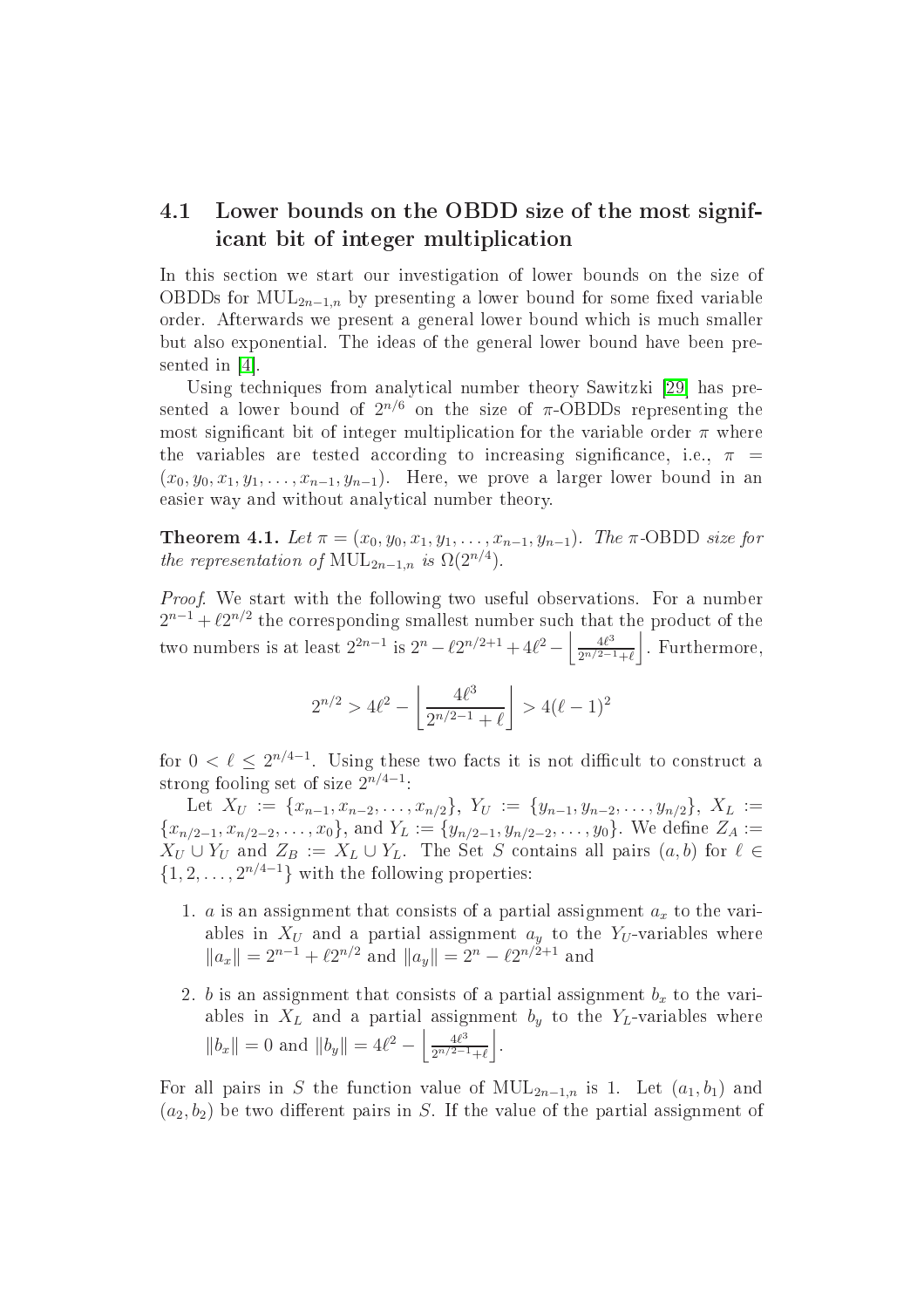the  $X_U$ -variables according to  $a_1$  is  $2^{n-1} + \ell_1 2^{n/2}$  and the value of the partial assignment of the  $X_U$ -variables according to  $a_2$  is  $2^{n-1} + \ell_2 2^{n/2}$ , where w.l.o.g.  $\ell_1 < \ell_2$ , the function value of  $\text{MUL}_{2n-1,n}(a_2, b_1)$  is 0. Therefore, S is a fooling set of size  $2^{n/4-1}$ .  $\Box$ 

Because of the symmetric definition of strong fooling sets we also obtain a lower bound of  $2^{n/4-1}$  on the size of  $\pi'$ -OBDDs for the most significant bit, where  $\pi' = (x_{n-1}, y_{n-1}, x_{n-2}, y_{n-2}, \dots, x_0, y_0)$ .

Now, we prove the general lower bound.

**Theorem 4.2.** The OBDD size for the representation of MUL<sub>2n-1,n</sub> is  $\Omega(2^{n/60})$ .

Proof. We start with a (simplied) presentation of the main proof ideas for a lower bound of  $\Omega(2^{n/96})$  and present afterwards the idea how to improve this lower bound up to  $\Omega(2^{n/60})$ .

Our aim is to show for an arbitrary variable order  $\pi$  that a  $\pi$ -OBDD for MUL<sub>2n-1,n</sub> contains a  $\pi$ -OBDD for the Boolean function  $f_{n'}$  defined in Section [2.3:](#page-7-0)

$$
f_{n'}(a,b,c) = (\mathcal{EQ}_{n'}(a,\overline{c}) \wedge \overline{\mathrm{GT}_{n'}}(a,b)) \vee \mathrm{GT}_{n'}(a,\overline{c}),
$$

where for each position *i* the variables  $a_i$  and  $b_i$  are suitably separated in  $\pi$ and  $n' = \Theta(n)$ . Therefore, the size of the  $\pi$ -OBDD for  $\text{MUL}_{2n-1,n}$  has to be large. The vector a is a subvector of one of the inputs x and y for  $\text{MUL}_{2n-1,n}$ . the vectors b and c of the other input.

We use the idea of the following reduction from multiplication to squaring presented by Wegener [33], where squaring computes the square of an  $m$ -bit input. For two *m*-bit numbers u and w the number  $\ell := u \cdot 2^{2(m+1)} + w$  is defined. Then

$$
\ell^2 = u^2 \cdot 2^{4(m+1)} + uw2^{2(m+1)+1} + w^2.
$$

Since  $w^2$  and uw are numbers of length  $2m$ , the binary representation of the product uw can be found in the binary representation of  $\ell^2$ . (Figure [1](#page-15-0) shows the bit composition of the number  $\ell^2$ .)

A key observation is the following one. The number  $\frac{4l^3}{2l^2}$  $2^{n/2-1}+\ell$ | is smaller than  $\ell$  if  $\ell \leq 2^{n/4-3/2}$ . As a consequence if  $b_{\ell}$  is the binary representation of  $\ell$ ,  $b_{\ell^2}$  is the binary representation of  $\ell^2$ , L the length of  $b_{\ell}$ , and if there exists j, where  $j \geq L-2$ , and  $[b_{\ell^2}]_j = 1$ , there is no difference in the upper half of the binary representations of the numbers  $4\ell^2$  and  $4\ell^2 - \frac{4\ell^3}{2n/2-1}$  $2^{n/2-1}+\ell$ k .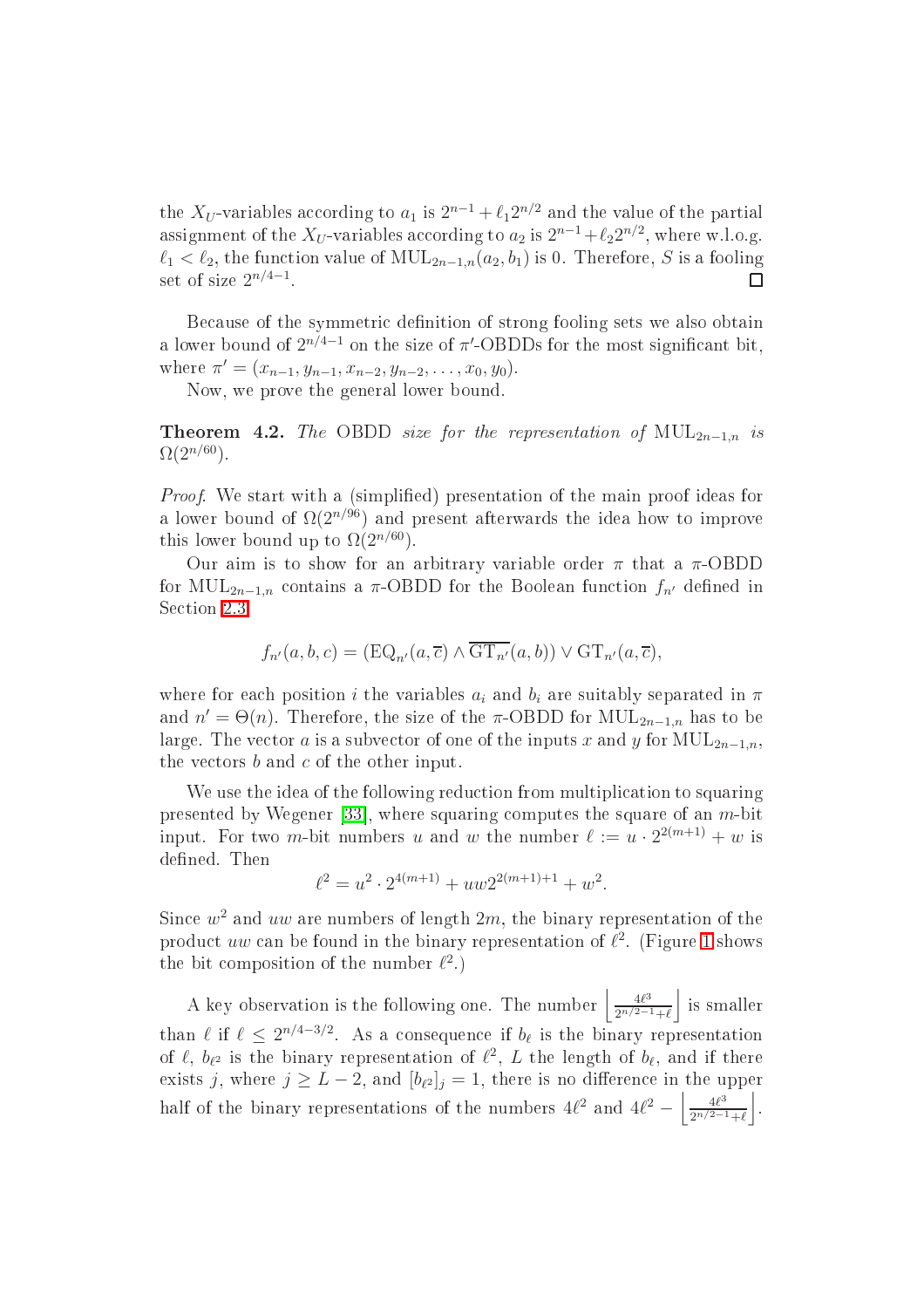

<span id="page-15-0"></span>Figure 1: The bit composition of the number  $\ell^2$ 

More precisely, if b' is the binary representation of  $4\ell^2$  and b'' is the binary representation of  $4\ell^2 - \left\lfloor \frac{4\ell^3}{2n/2-1} \right\rfloor$  $2^{n/2-1}+\ell$ , then  $[b']_{j+1}^{2L+1} = [b'']_{j+1}^{2L+1}$  $j+1$  .

Next, we investigate requirements that have to be fulfilled for inputs  $x$ and y, where  $\text{MUL}_{2n-1,n}(x,y) = 1$ . If x represents a number  $2^{n-1} + \ell 2^{n/2}$ ,  $1 \leq \ell \leq 2^{n/4-3/2}$ , the upper half of y has to represent a number of at least  $2^{n/2} - 2\ell$ , i.e.,  $[y]_{n/2}^{n-1} \ge 2^{n/2} - 2\ell$ . If the upper half of y represents a number greater than  $2^{n/2} - 2\ell$ , the function value  $\text{MUL}_{2n-1,n}(x, y)$  is 1. Let j be the minimum integer in the set  $\{i \mid n/2 \leq i \leq (3/4)n - 3/2 \text{ and } x_i = 1\}.$  If  $[\overline{y}]_{j+2}^{n-1} > [x]_{j+1}^{n-2}$ , the function value  $\text{MUL}_{2n-1,n}$  is 0. If  $[\overline{y}]_{j+2}^{n-1} < [x]_{j+1}^{n-2}$  $_{j+1}$ ,  $_{\rm circ}$ function value  $\text{MUL}_{2n-1,n}$  is 1. If  $y_{j+1} = 1$ ,  $[\overline{y}]_{j+2}^{n-1} = [x]_{j+1}^{n-2}$ , and  $[y]_{n/2}^j = 0$ ,  $[y]_0^{n/2-1}$  has to represent a number of at least  $4\ell^2 - \left(\frac{4\ell^3}{2^{n/2-1}}\right)$  $2^{n/2-1}+\ell$ k .

In order to use Wegener's observation on squaring mentioned above we only consider integers  $\ell$  where  $\ell = u2^{2(m+1)} + w$ ,  $u, w < 2^m$  and  $m = n/12 - w$  $5/6$ . (Later on we show that m can be enlarged which leads to a larger lower bound.) For this reason we replace the variables  $x_{n/2+m}, \ldots, x_{n/2+2m+1}$  by 0. (See Figure [2](#page-16-0) for the composition of the number  $x$ .) Afterwards we replace some of the x-variables and the corresponding  $y$ -variables by constants, where  $y_{i+1}$  is the corresponding y-variable to  $x_i$ , such that a certain part of uw is equal to a certain part of  $2^d \cdot w$  for  $d$  suitably chosen. Furthermore, we choose  $w$  in such a way that the assignments to the variables at position  $3m + 5, \ldots, 6m + 5$  are the same in the binary representations of  $4\ell^2$  and  $4\ell^2 - \left| \frac{4\ell^3}{2n/2 - 1} \right|$  $2^{n/2-1}+\ell$ . Moreover, for different integers  $\ell_1$  and  $\ell_2$  (which means different assignments to the w-variables) the assignments to the variables at position 3 $m{+}5,\ldots,(7/2)m{+}4$  in the binary representations of  $4\ell_1^2$  and  $4\ell_2^2$  are different. (Figure [3](#page-16-1) illustrates some of the replacements of the  $y$ -variables.)

Now we make our proof idea more precise. We rename  $[x]_{n/2}^{n/2+(n/12)-11/6}$  $n/2$ by  $[w]_0^{m-1}$  and  $[x]_{n/2+n/6+1/3}^{n/2+n/4-3/2}$  $\frac{n/2+n/4-3/2}{n/2+n/6+1/3}$  by  $[u]_0^{m-1}$ . If  $\ell = u \cdot 2^{2(m+1)} + w$  the product  $u \cdot w$  can be found at position  $2m+5, \ldots, 4m+4$  in the binary representation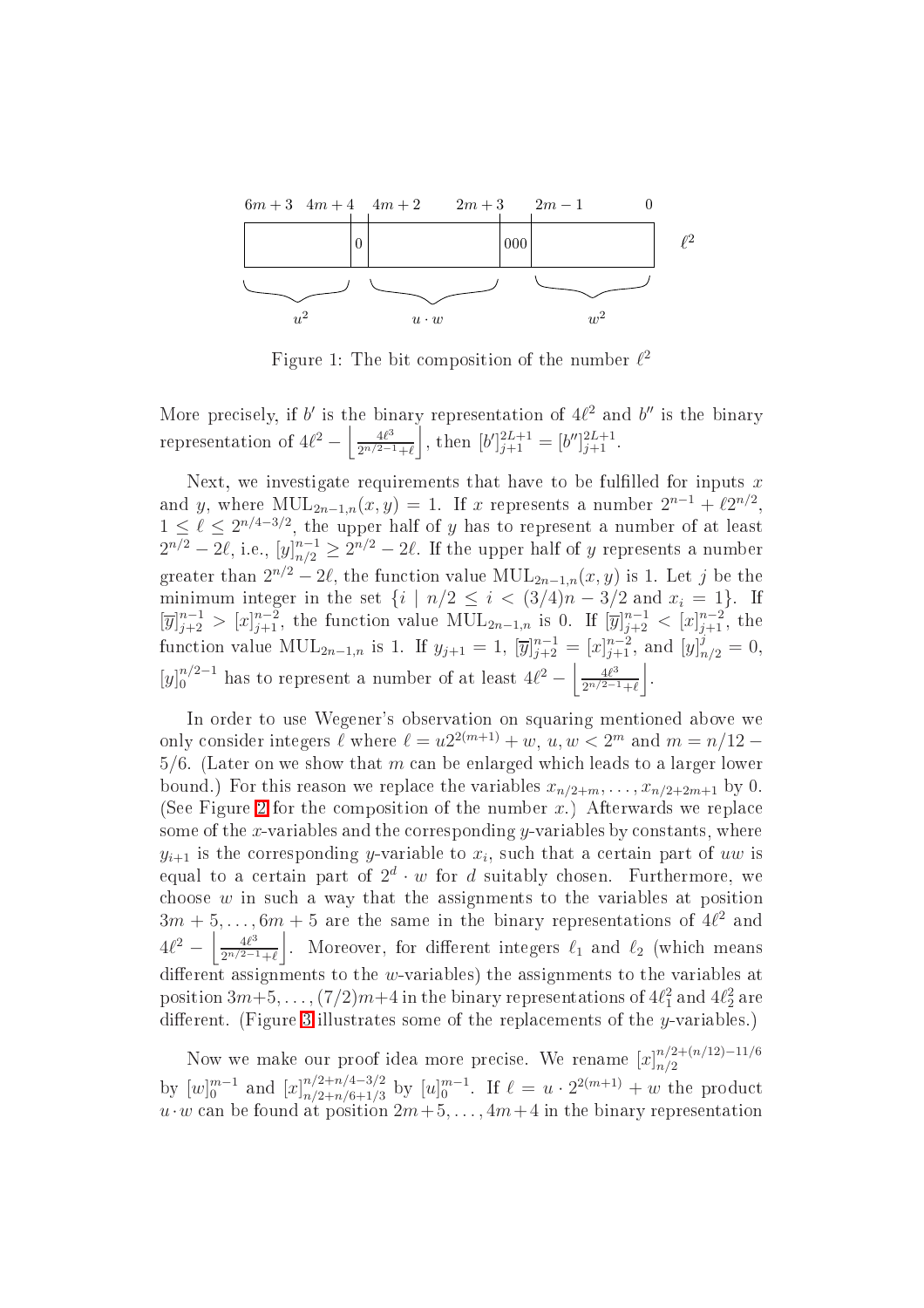

<span id="page-16-0"></span>Figure 2: The composition of the input  $x$ 



<span id="page-16-1"></span>Figure 3: The effect of the replacements of some of the y-variables, where  $u = [u]_0^{m-1}$  (w' has to be at least  $(2^d \cdot w)_m^{(3/2)m-1})$ 

of  $4\ell^2$ . The crucial step is to choose an appropriate subset of the input variables in order to show that there exists a large strong fooling set. Let  $S := \{w_{m/2}, \ldots, w_{m-1}, y_{3m+5}, \ldots, y_{(7/2)m+4}\}\$ and T be the set of the first |T| variables according to  $\pi$ , where there are  $m/2$  variables from S, and B be the set of the remaining variables. Let  $W_{S,T}$  be the w-variables in  $S \cap T$ ,  $W_{S,B}$  the w-variables in  $S \cap B$ . Similar the sets  $Y_{S,T}$  and  $Y_{S,B}$  are defined. Using simple counting arguments we can prove that there exists a distance parameter  $d$  such that there are at least  $m/8$  pairs  $(w_i,y_{2m+5+i+d})$  in  $W_{S,T} \times Y_{S,B} \cup W_{S,B} \times Y_{S,T}$  (for a similar proof see, e.g., [12]). Let I be the set of indices, where  $w_i$  belongs to such a pair. We replace the *u*-variables such that  $[u]_0^{m-1} = 2^d$  and the variables  $y_{4m+6}, \ldots, y_{6m+5}$  such that  $[y]_{4m+6}^{6m+5} = 2^{2d}$ .

The variables  $x_{n/2+i}$ ,  $i \in I$ , are called free x-variables, the variables  $y_{n/2+i+1}$  and  $y_{2m+5+i+d}$ ,  $i \in I$ , free y-variables. The free x-variables will play the role of the a-variables, the free variables  $y_{n/2+i+1}$ ,  $i \in I$ , the role of the  $c$ -, and the remaining free y-variables the role of the b-variables in the reduction from the function  $f_{n'}$  mentioned above to  $\text{MUL}_{2n-1,n}$ . Now we present the reduction. (Figure [4](#page-18-0) shows some of the replacements to the inputs x and y of  $\text{MUL}_{2n-1,n}$ .)

- The variables  $y_{n-1}$  and  $x_{n-1}$  are set to 1,
- $x_{n/2+m-d-1}$  (which corresponds to  $w_{m-d-1}$ ) and  $y_{n/2+m-d}$  are set to 1,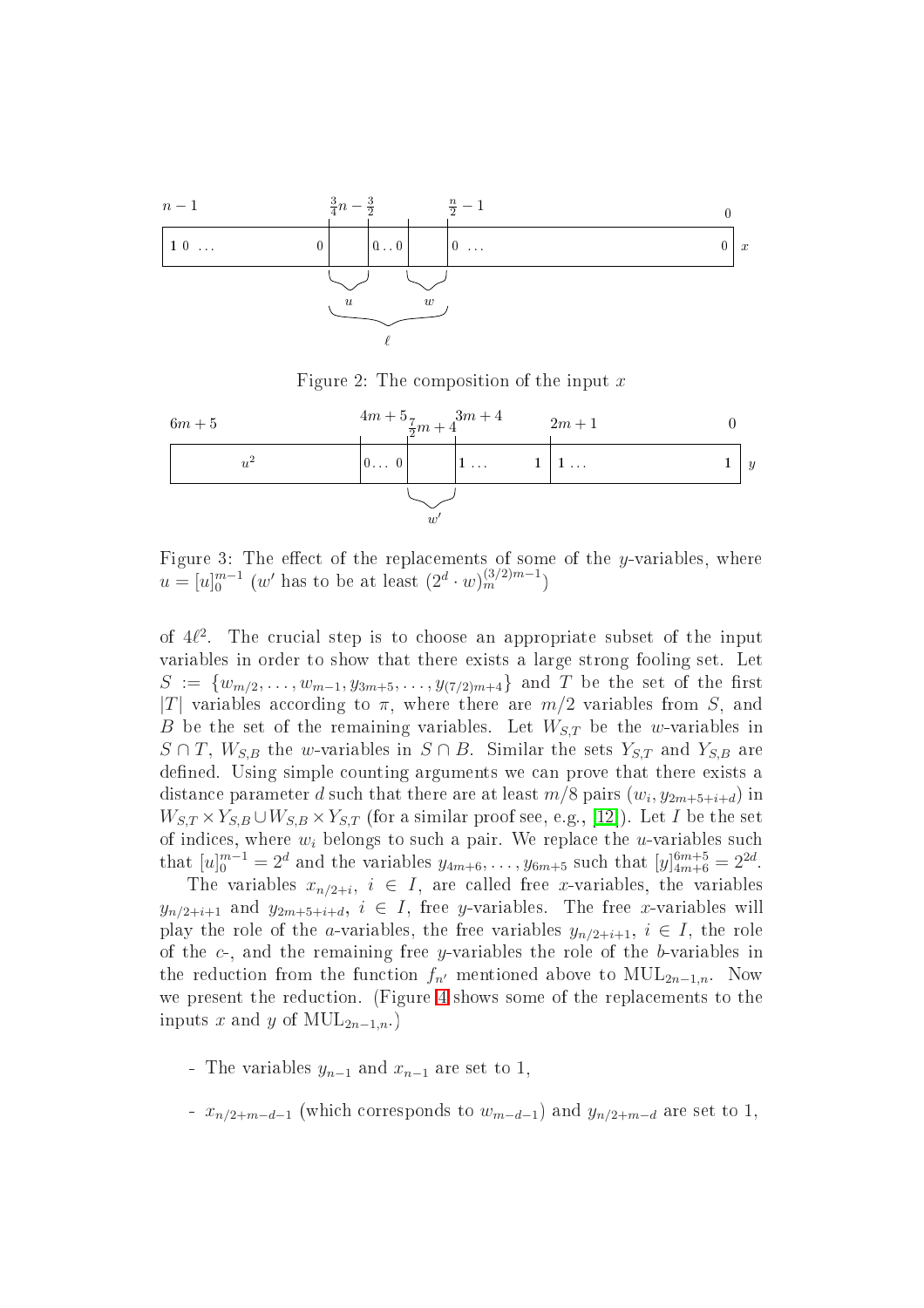- $x_{n/2+2m+d}$  (which corresponds to  $u_d$ ) is set to 1, the corresponding variable  $y_{n/2+2(m+1)+d+1}$  is set to 0,  $y_{4m+6+2d}$  to 1, the variables  $y_{(7/2)m+5}, \ldots, y_{4m+5+2d}$  and  $y_{4m+7+2d}, \ldots, y_{6m+5}$  to 0 (as a result  $[y]_{4m+6}^{6m+5} = 2^{2d}$ .
- The variables  $y_{n/2}, \ldots, y_{n/2+m-d-1}$  are set to 0.
- Besides the free x-variables the remaining x-variables are replaced by  $\theta$ .
- Besides the free *y*-variables the remaining *y*-variables are replaced by 1.

What is the effect of the replacements?

- The inputs x and y represent numbers that are at least  $2^{n-1}$ , since otherwise the function value  $\text{MUL}_{2n-1,n}(x, y)$  is 0.
- Since  $w_{m-d-1} = 1$  and  $[u]_0^{m-1} = 2^d$ ,  $4\ell^2$  and  $4\ell^2 \left(\frac{4\ell^3}{2^{n/2-1}}\right)$  $2^{n/2-1}+\ell$  $\vert$ , where  $\ell = u \cdot 2^{2(m+1)} + w$ , do not differ in one of the bits at position  $3m +$  $5, \ldots, 6m + 5$  of their binary representations.
- Since  $x_{n/2+m-d-1} = 1$  and  $y_{n/2+m-d} = 1$ ,  $x_{n/2} = \ldots = x_{n/2+m-d-2} = 0$ and  $y_{n/2} = \ldots = y_{n/2+m-d-1} = 0$ ,  $[x]_{n/2+m}^{n-2} = [\overline{y}]_{n/2+m+1}^{n-1}$ ,  $[x]_{n/2+m-d}^{n/2+m-1}$  $n/2+m-d$  Has to be at least  $[\overline{y}]_{n/2+m-d+1}^{n/2+m}$  for inputs x and y, where  $\text{MUL}_{2n-1,n}(x, y) =$ 1. If  $[x]_{n/2+m-1}^{n/2+m-1} > [\overline{y}]_{n/2+m-d+1}^{n/2+m}$ , MUL<sub>2n-1,n</sub>(x, y) = 1.
- Since  $[y]_{4m+6}^{6m+5} = 2^{2d} = u^2$  and because of the other replacements,  $[y]_{3m+5}^{4m+4}$  has to be at least  $(u \cdot w)$  div  $2^m$  for inputs x and y, where  $\text{MUL}_{2n-1,n}(x,y) = 1$ , if  $[y]_{n/2}^{n-1} = 2^{n/2} - 2\ell$  and  $[x]_{n/2}^{n-1} = 2^{n/2-1} + \ell$ .

Therefore, the correctness of our reduction follows from our considerations above. Considering the fact that  $m = n/12 - 5/6$ , we get the result that the OBDD complexity of MUL<sub>2n−1,n</sub> is at least  $\Omega(2^{n/96})$ .

Finally, we present the idea how to improve the lower bound on the OBDD complexity of  $\text{MUL}_{2n-1,n}$  up to  $\Omega(2^{n/60})$ . Up to now we have considered numbers  $\ell$ , where  $\ell = u \cdot 2^{2(m+1)} + w$  and  $u, w < 2^m$  with  $m = (n/12) - 5/6$ . Using the fact that in our lower bound proof only the upper half of the bits in the binary representation of uw is important, uw div  $2^{(3/2)m} = 0$ ,  $u^2 \, \text{div } 2^{(7/4)m} = 0$ , and  $u^2 \mod 2^{m/4} = 0$ , we can choose  $\ell = u \cdot 2^m + w$ ,  $w < 2^m$  and  $u < 2^{(7/8)m}$ . As a result we can enlarge m up to  $(2/15)n$ .

 $\Box$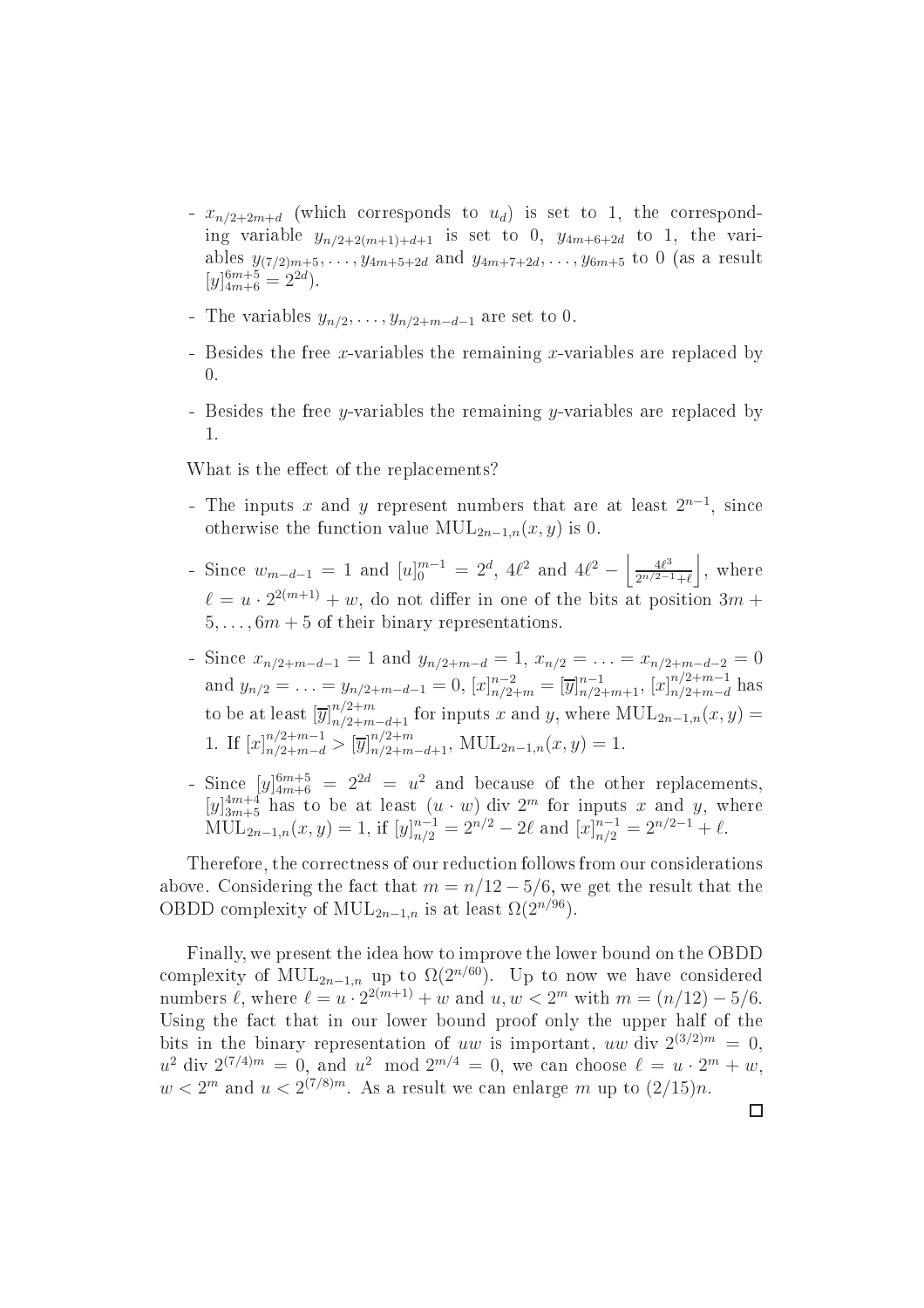

<span id="page-18-0"></span>Figure 4: A (simplified) presentation of replacements to some of the  $x$ - and  $y$ -variables. The shaded areas contain the free variables (and possibly other variables)

#### 4.2 Upper bounds on the OBDD size of the most sigant bit of integrating the company of products and the contract of the contract of the contract of the contract of

In this section we prove an upper bound on the size of OBDDs according to an arbitrary variable order representing the most significant bit of integer multipli
ation. Afterwards we present the best known upper bound on the size of OBDDs representing  $\text{MUL}_{2n-1,n}$  according to the variable order  $\pi = (x_{n-1}, y_{n-1}, x_{n-2}, y_{n-2}, \ldots, x_0, y_0)$ . The results of this section have been presented in  $[7]$ .

We start our proof of the general upper bound with the investigation of a function  $f$  that is closely related to the most significant bit of integer multiplication. Let  $n \in \mathbb{N}$  be arbitrary but fixed in the rest of the section.

<span id="page-18-1"></span>**Lemma 4.3.** Let  $f : \mathbb{R}^+ \to \mathbb{R}^+$  be defined as  $f(x) := \frac{2^{2n-1}}{x}$  $\Delta x, \Delta y > 0$  there exists exactly one value  $x \in \mathbb{R}^+$  with  $f(x) - f(x + \Delta x) = \Delta y$ .

In other words each distance pair  $(\Delta x, \Delta y)$  defines uniquely two elements in the definition set.

Next, we consider some modifications of the function  $f$ .

**Definition 4.4.** For  $c, d \in \mathbb{R}$  and  $n \in \mathbb{N}$  we define the function  $f_{c,d} : \mathbb{R} \to \mathbb{R}$ in the following way.

$$
f_{c,d}(x) := \frac{2^{2n-1}}{c+x} - d.
$$

The function  $f_{c,d}$  contains the tuple  $(x, y)$  iff  $f_{c,d}(x) = y$ .

Our proof idea of the upper bound on the size of OBDDs representing  $\text{MUL}_{2n-1,n}$  is to use the functions  $f_{c,d}$  in order to analyze the number of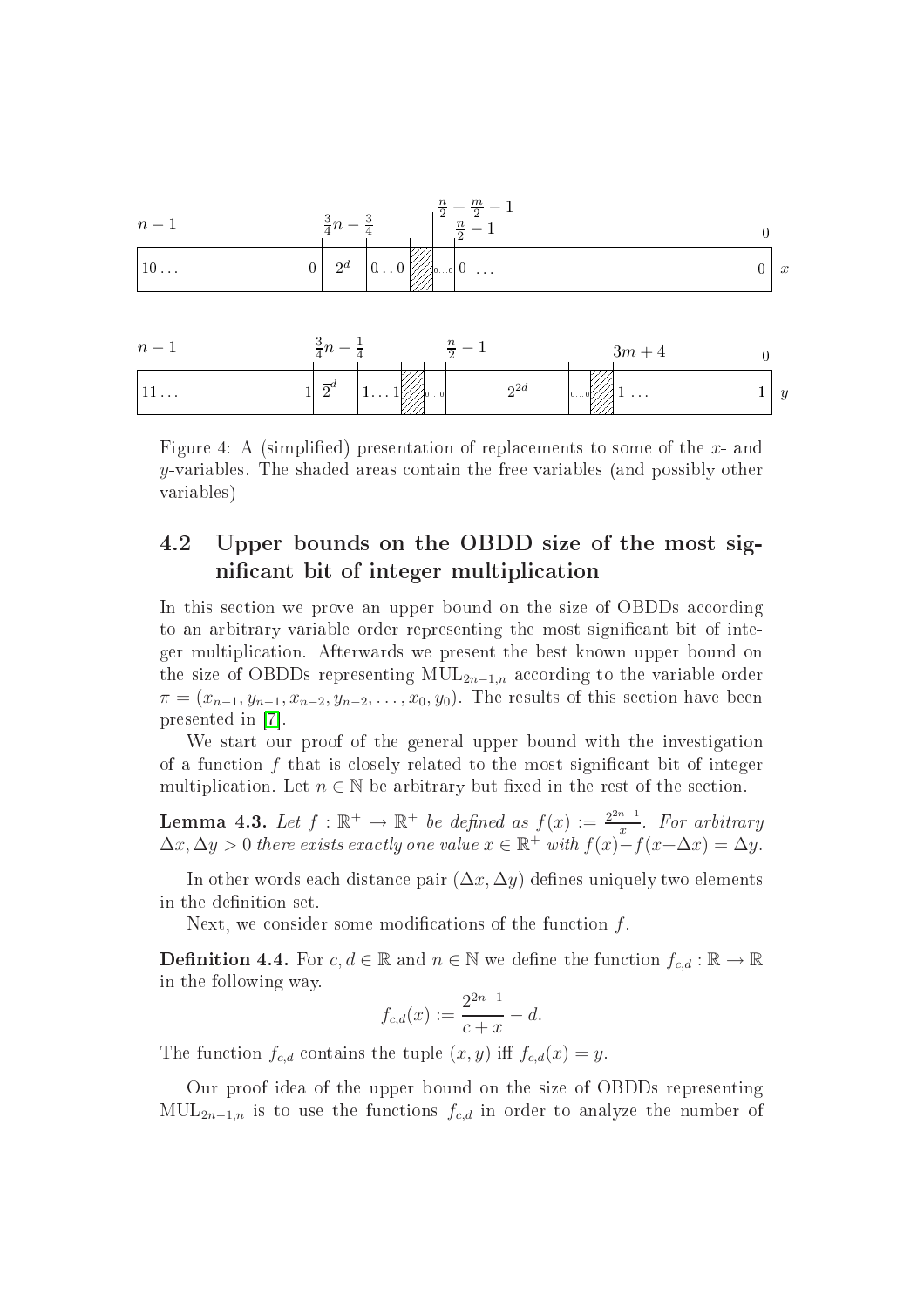

<span id="page-19-0"></span>Figure 5: Rotation of the graph of the function  $f_{c,d}$ 

different subfunctions of MUL<sub>2n-1,n</sub> obtained by replacements of some xand y-variables by constants. For this reason we have to relate the functions  $f_{c,d}$  to subfunctions of MUL<sub>2n-1,n</sub>.

<span id="page-19-1"></span> ${\bf Definition \ 4.5.}$  For a given function  $f_{c,d}$  and two arbitrary finite sets  $A,B \subseteq$ N and  $A, B \neq \emptyset$  the corresponding step function  $f_{c,d}^{A,B}: A \to B$  is defined as

$$
f_{c,d}^{A,B}(x) := \min\{y \in B | y \ge f_{c,d}(x)\}.
$$

 $\text{MUL}_{2n-1,n}$  can be uniquely described by  $f_{0,0}^{A,B}$  $C_{0,0}^{A,B}$ , where  $A, B = \{0, \ldots, 2^n -$ 1}. Obviously there can be several functions  $f_{c,d}$  that lead to the same step function. It is easy to see that each function  $f_{c,d}$  can be characterized by two tuples  $(x_1, y_1)$  and  $(x_2, y_2)$ , where  $f_{c,d}(x_i) = y_i$  and  $x_i, y_i \in \mathbb{R}$  for  $i \in \{1, 2\}$ . Unfortunately, the length of the numbers could be large. In order to find a small representation for  $f_{c,d}$  we modify  $f_{c,d}$  without changing essentially the orresponding step fun
tion.

<span id="page-19-2"></span>We start to analyze the effect of moderate modifications of the parameters  $c$  and  $d$ .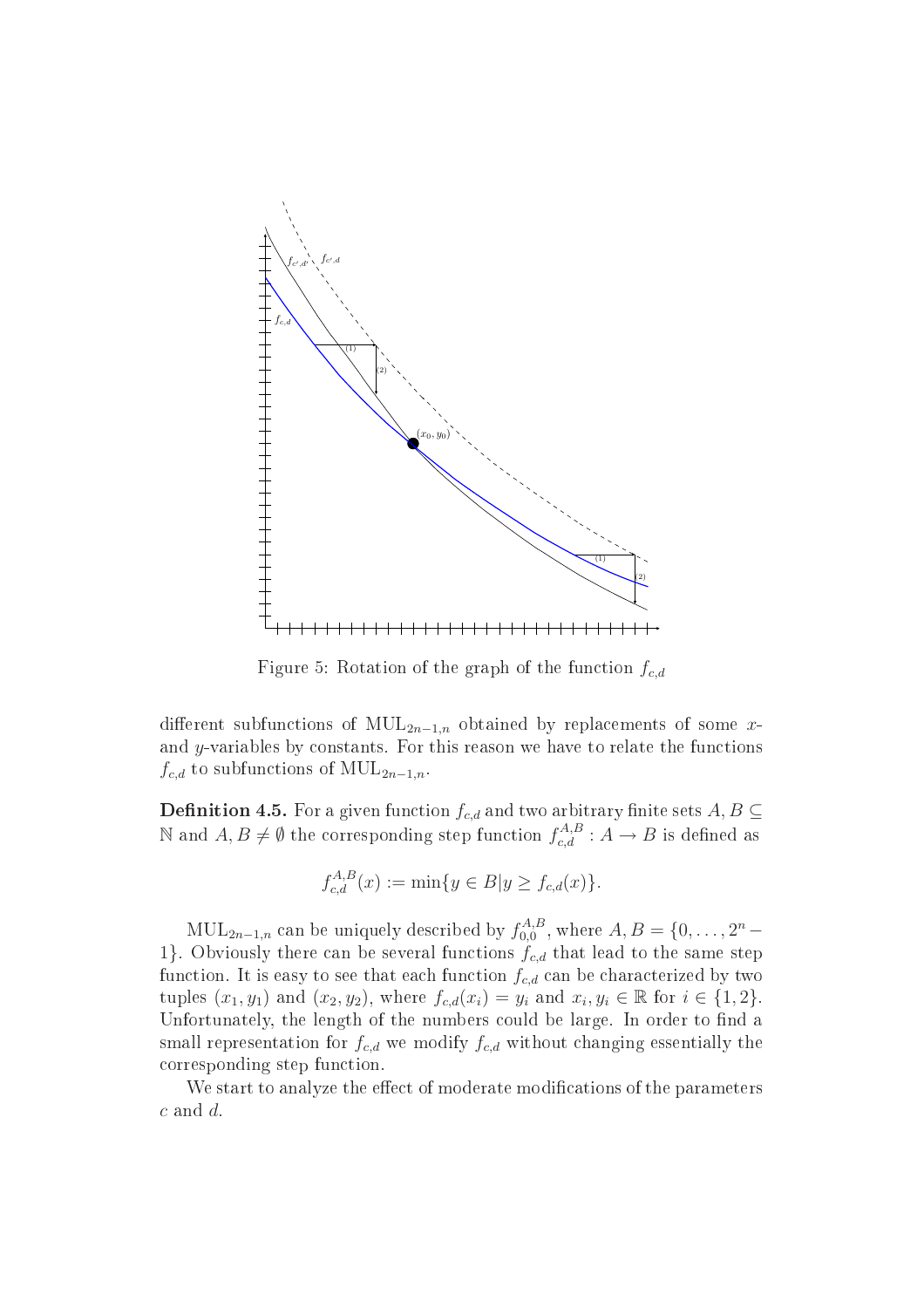**Lemma 4.6.** Let  $c, d \in \mathbb{R}^+$  and  $A, B$  be two arbitrary finite, nonempty subsets of N. Let  $y_x$  be the largest element in B that is smaller than  $f_{c,d}(x)$ and  $\epsilon_x := f_{c,d}^{-1}(y_x) - x$ , if  $y_x$  is defined, otherwise  $\epsilon_x := \infty$ . We define  $\epsilon_{min} := \min\{\epsilon_x | x \in A\}$ . Then  $f_{c,d}^{A,B} = f_{c+\epsilon_i}^{A,B}$  $c+\epsilon_{min}/2,d$ .

<span id="page-20-0"></span>**Lemma 4.7.** Let  $c, d \in \mathbb{R}^+$  and  $A, B$  be two arbitrary finite, nonempty subsets of N. For  $x \in A$  let  $\epsilon_x := f_{c,d}^{A,B}(x) - f_{c,d}(x)$  if  $f_{c,d}^{A,B}(x)$  is defined and  $\infty$ otherwise. We define  $\epsilon_{min} := \min\{\epsilon_x | x \in A\}$ . Then  $f_{c,d}^{A,B}$  $c_{c,d-\epsilon_{min}}^{A,B} = f_{c,d}^{A,B}$  $c,d$  .

Lemma [4.7](#page-20-0) tells us that it is allowed to move the graph of the function  $f_{c,d}$  upwards, right until it hits its corresponding step function for the first time, without changing the step function.

<span id="page-20-1"></span>**Lemma 4.8.** Let  $c, d \in \mathbb{R}^+$  and  $A, B$  be two arbitrary finite, nonempty subsets of  $\mathbb{N}$ , such that there exists at least one element  $x_0 \in A$  where  $f_{c,d}(x_0) = f_{c,d}^{A,B}(x_0)$ , and there are at least two elements  $x_1, x_2 \in A$  where  $\min\{y|y \in B\} < f_{c,d}(x_i) \leq \max\{y|y \in B\}, i \in \{1,2\}.$  We define the following rotation operation for  $f_{c,d}$  with respect to  $(x_0, y_0)$ : decrease c continuously to c' and adjust d to d' at the same time such that  $f_{c,d}(x_0) = f_{c',d'}(x_0)$  is always fulfilled until there exists another element  $x' \in A$  with  $f_{c',d'}(x') \in B$ .

- 1. The rotation operation is nite.
- 2. The function  $f_{c,d}^{A,B}$  can be reconstructed from  $f_{c',d'}$  in the following way:

$$
f_{c,d}^{A,B}(x) = \begin{cases} \min\{y \in B | y \ge f_{c',d'}(x)\}, & \text{if } x \le x_0, \\ \min\{y \in B | y > f_{c',d'}(x)\}, & \text{if } x > x_0. \end{cases}
$$

If we replace  $(c, d)$  to  $(c', d')$ , the curve of the function  $f_{c,d}$  seems visually to rotate to the graph of the function  $f_{c',d'}$ , because point  $(x_0, y_0)$  stays on the graph, whereas all points left of  $x_0$  are shifted upwards and the other ones downwards. Nevertheless, the graph's shape does not hange sin
e the rotation can be decomposed to a vertical and a horizontal movement (see Figure [5\)](#page-19-0). Therefore, it is still possible to use Lemma [4.3](#page-18-1) for the identification of  $f_{c',d'}$ .

<span id="page-20-2"></span>Now we are able to prove our general upper bound on the  $\pi$ -OBDD size for  $\text{MUL}_{2n-1,n}$ .

**Theorem 4.9.** Let  $\pi$  be an arbitrary variable order. The  $\pi$ -OBDD size for the representation of  $\text{MUL}_{2n-1,n}$  is  $O(2^{(4/3)n})$ .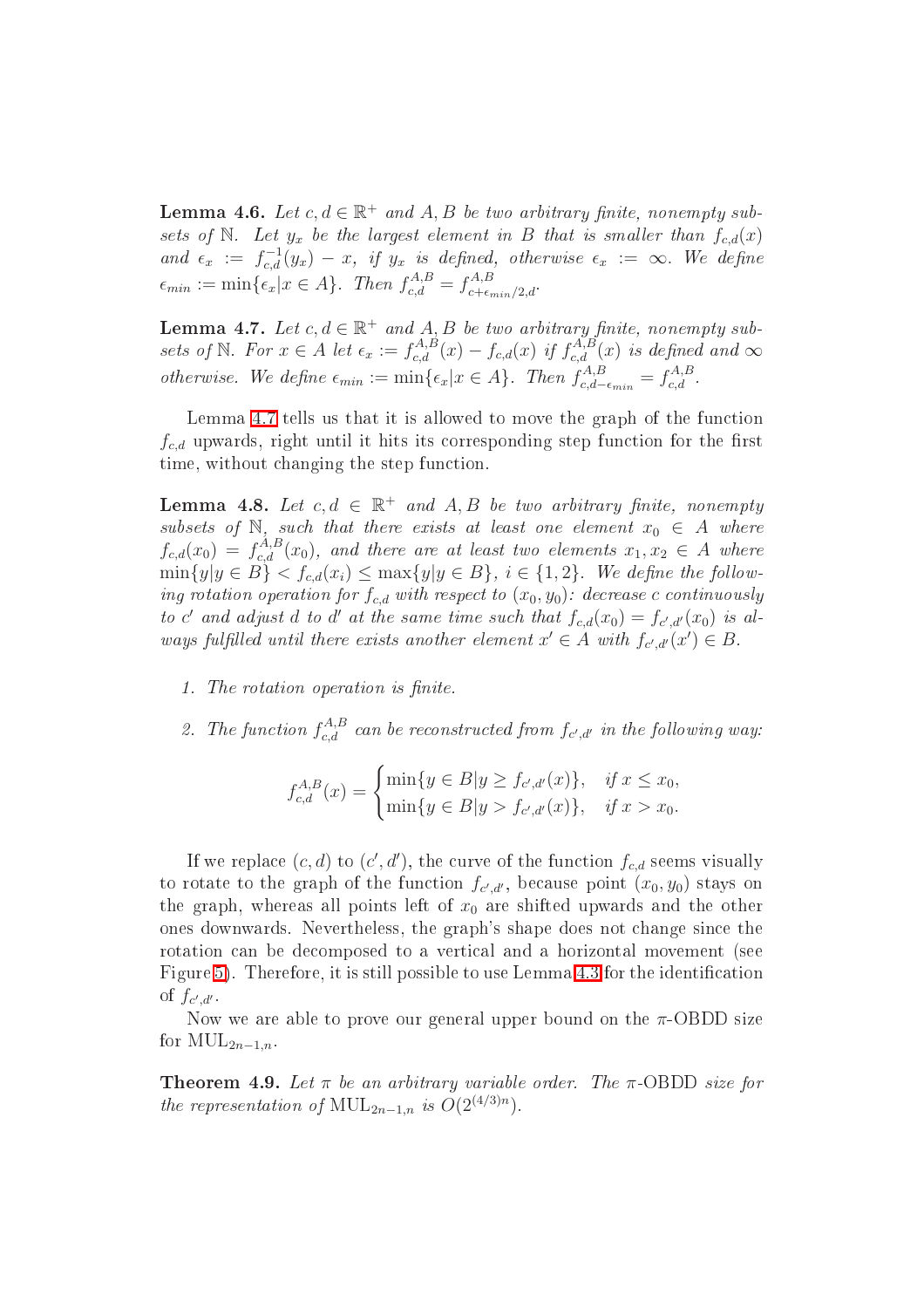

<span id="page-21-0"></span>Figure 6: Significant points for the evaluation of  $\text{MUL}_{2n-1,n}$ 

*Proof.* Our aim is to prove an upper bound of  $2^{2(n-i)+2(n-j)+2}$  on the number of subfunctions of MUL<sub>2n-1,n</sub> obtained by replacements of *i* x- and *j* yvariables by onstants.

We assume in the following that  $i \neq 0$  and  $j \neq 0$ , since otherwise we are done. If  $i = n$  an upper bound of  $2^{n-j}$  is easy to prove and we are done, similarly an upper bound of  $2^{n-i}$  can be shown for  $j = n$ . Therefore, we also assume in the following that  $i \neq n$  and  $j \neq n$ . Let  $X_S$  be the set of i arbitrary x-variables and  $Y<sub>S</sub>$  be the set of j arbitrary y-variables,  $X_T := \{x_0, \ldots x_{n-1}\} \backslash X_S$ , and  $Y_T := \{y_0, \ldots, y_{n-1}\} \backslash Y_S$ .

 $\text{MUL}_{2n-1,n}$  answers the question, whether for a given assignment  $(a, b)$  of the variables, the product  $||a|| \cdot ||b||$  is at least  $2^{2n-1}$ . Therefore, the function  $\text{MUL}_{2n-1,n}$  can be described by specifying for every possible assignment a of the x-variables, the assignment b of the y-variables with  $||b|| = \left\lceil \frac{2^{2n-1}}{||a||} \right\rceil$  $\|a\|$ m . Figure [6](#page-21-0) shows MUL<sub>2n-1,n</sub>, where for a value ||a|| the smallest corresponding value ||b|| that fulfills MUL<sub>2n−1,n</sub> is dotted. Such pairs of assignments are called significant points. (For sake of simplicity the possible values are at least  $2^{n-1}$  because for smaller numbers the product cannot be at least  $2^{2n-1}$ .)

Let  $c := \|a_{X_S}\|$  and  $d := \|b_{Y_S}\|$ . We define  $A_T$  as the set of possible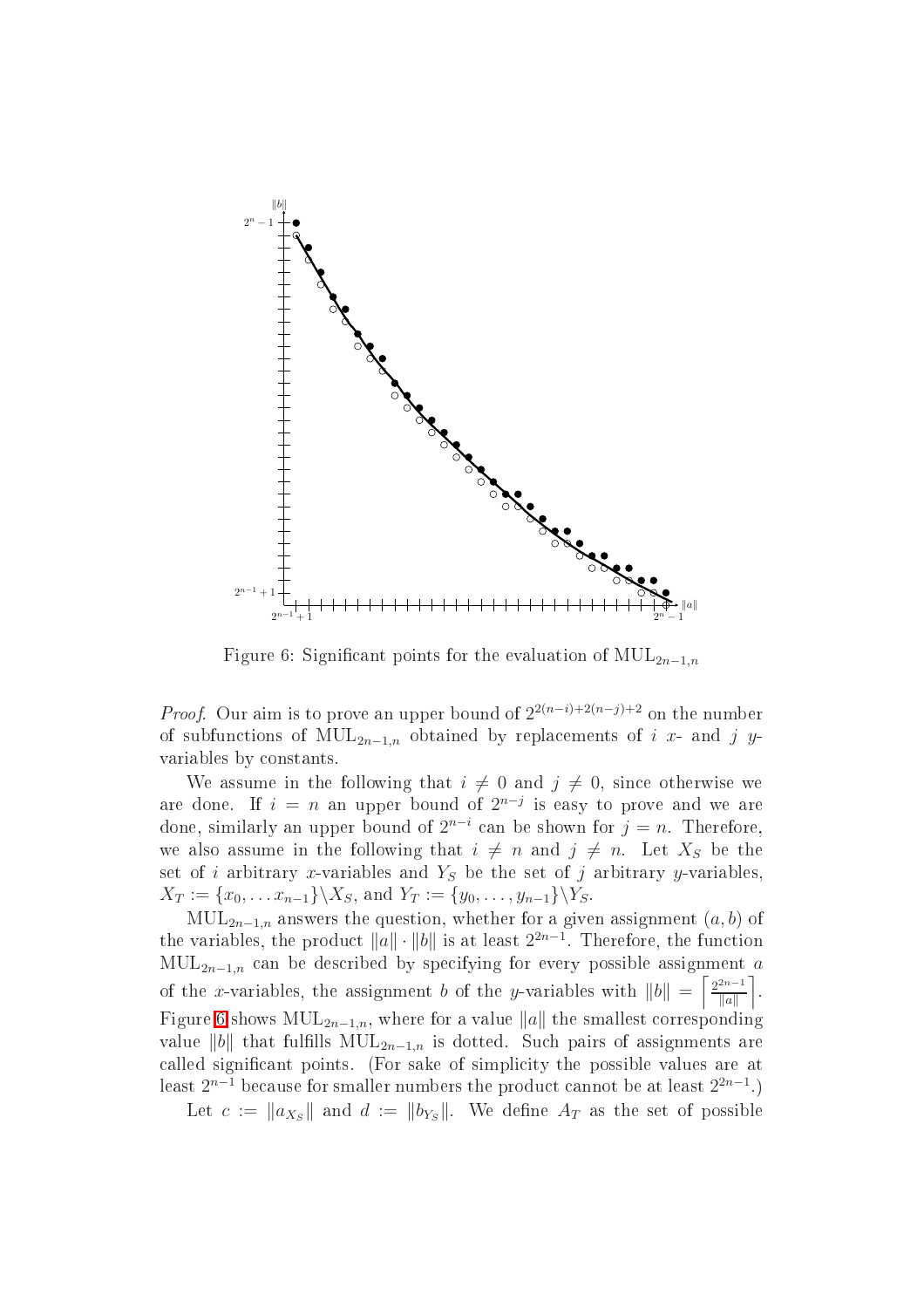

<span id="page-22-0"></span>Figure 7: Two different step functions

values  $\|a_{X_T}\|$  that can be expressed by the variables from  $X_T$ . Let  $B_T$  be defined in the same way.  $A_T$  and  $B_T$  are independent of the choice of c and d, i.e., a grid can be defined for the  $\|a_{X_T}\|$ - and  $\|b_{X_T}\|$ -values, which has the same appearance for all possible assignments  $c$  and  $d$ . A subfunction of MUL<sub>2n-1,n</sub> obtained by replacing the variables in  $X_S$  to  $a_S$  and  $Y_S$  to  $b_S$ can be described by the pairs of  $A_{T}$ - and  $B_{T}$ -values  $(\|a_{X_T}\|, \|b_{Y_T}\|)$ , so that  $||b_{Y_T}||$  is the minimal value that fulfills  $||b_{Y_T}|| \geq \frac{2^{2n-1}}{c+||a_Y||}$  $\frac{2^{2n-1}}{c+\Vert a_{X_T}\Vert} - d.$  Therefore, the subfunction of  $\text{MUL}_{2n-1,n}$  can be characterized by the step function  $f_{c,d}^{A_T,B_T}$ c,d (see Definition [4.5\)](#page-19-1) for the underlying function  $f_{c,d}$ 

Figure [7](#page-22-0) shows an example for two different step functions that result from two different assignments to the variables in  $X_S \cup Y_S$ .

Since the subfunctions obtained by replacing the variables in  $X_S$  and  $Y_S$ by onstants an uniquely be des
ribed by their step fun
tions, our aim is to prove the existen
e of a small representation su
h that the orresponding step function and therefore the corresponding subfunction of  $\text{MUL}_{2n-1,n}$  can be re
onstru
ted later on. As ea
h representation impli
ates at most one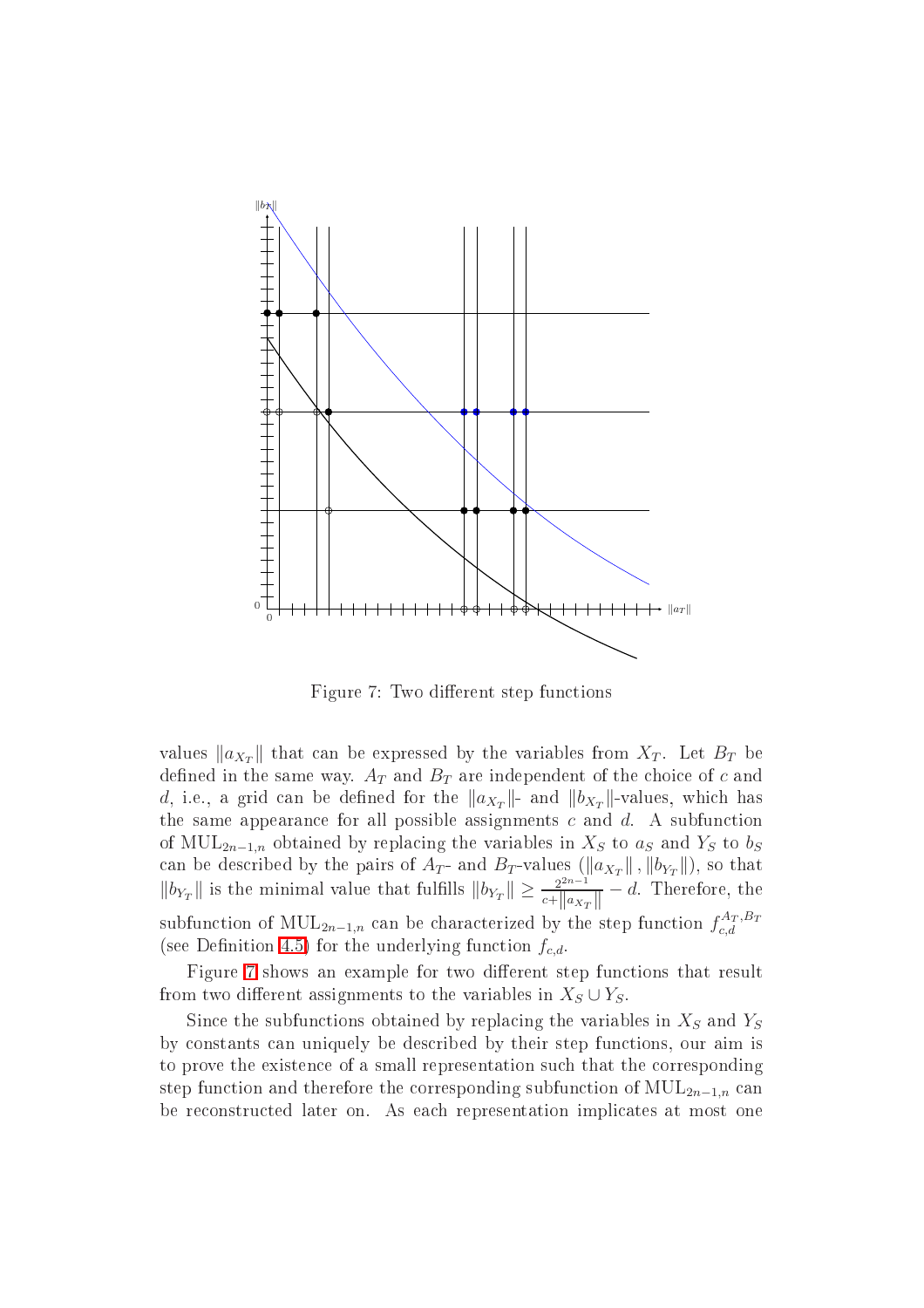possible step function, the number of different representations is an upper bound on the number of different subfunctions.

The idea is to transform the function  $f_{c,d}$  in a moderate way into a function  $f_{c',d'}$ , such that  $f_{c',d'}$  contains at least two points from  $A_T \times B_T$  and the step function  $f_{c,d}^{A_T,B_T}$  can easily be obtained from  $f_{c',d'}$ . In the following we assume that for at least two  $A_T$ -values, the function value  $f_{c,d}$  is greater than 0 and smaller or equal to the greatest value in  $B_T$ . The other cases will be considered later on. If c equals 0, we have to make some extra considerations. Since the function  $f_{c,d}$  is not defined for the value  $||a_{X_T}|| = 0$ , we use Lemma function  $f_{c',d}$  and  $f_{c',d}^{A_T,B_T} = f_{c,d}^{A_T,B_T}$ .  $c^A T, B T = f_{c,d}^{A_T, B_T}$  $c,d$  .

According to Lemma [4.7](#page-20-0) the graph is moved upwards by decreasing the parameter  $d$ , right until the graph cuts the graph of its step function. Let  $f_{c^{\prime},d^{\prime}}$ be the resulting function and  $f_{c',d'}^{A_T,B_T}$  $c^A T, B_T$  its step function. Obviously  $f_{c',d'}^{A_T,B_T}$  $c^{\prime}A_{T},^{B_{T}}=c^{\prime},d^{\prime}$  $f_{c'd}^{A_T,B_T}$ <sup>AT,BT</sup>. We now have at least one element  $p_1 \in A_T$ , so that  $f_{c',d'}(p_1) =$  $f_{c^{\prime},d^{\prime}}^{A_{T},B_{T}}$  $c^A T, B T (p_1) = q_1.$ 

If  $f_{c',d'}$  contains another point  $(p_2,q_2) \in A_T \times B_T$ , we can be sure that  $q_2$  is not equal to  $q_1$  because the function is strictly monotonic. In this case we stop the transformation and encode the step function  $f_{c,d}^{A,B}$  $_{c^{\prime },d^{\prime }}$  by the triple  $((p_1, q_1), (p_2, q_2), 1)$  where the last bit indicates that we stopped at this point.

Otherwise we modify the function  $f_{c',d'}$  again to hit a second point of  $A_T \times B_T$ . Using Lemma [4.8](#page-20-1) the graph is rotated clockwise by decreasing  $c'$ and adjusting  $d'$ , so that the point  $(p_1, q_1)$  stays on the graph. We get a new function  $f_{c'',d''}$  and another point  $(p_2,q_2) \in A_T \times B_T$  with  $f_{c'',d''}(p_2) = q_2$ .

Now we have achieved that the function  $f_{c'',d''}$  contains two tuples  $(p_1, q_1)$ and  $(p_2, q_2)$  that can be addressed by the variables in  $X_T \cup Y_T$ . The distance between these points is independent of the assignment to the variables in  $X_S \cup Y_S$ . In order to apply Lemma [4.3](#page-18-1) we have to be sure, that  $(p_1, q_1)$  and  $(p_2, q_2)$  can be used to identify a shifted cutting of the initial graph  $\frac{2^{2n-1}}{x}$  $_x$ , i.e.,  $\frac{2^{2n-1}}{x} \rightarrow \frac{2^{2n-1}}{c''+x}$  $\frac{e^{2n-1}}{e^{\prime\prime}+x} - d^{\prime\prime}$ , with positive numbers in the denominator. The modification of  $d$  is not critical, because it does not have any influence on the denominator. For the values  $c$  we assure at the beginning that  $c$  is greater that 0 (either because  $c = ||a_{X_S}||$  is greater than 0 or by using  $\epsilon_{min}/2$ ). Just the rotation operation decreases c. But as we continuously check, whether the value of  $f_{c'',d''}$  hits a point in  $A_T\times B_T$ , it is impossible that the function's pole will be translated a
ross any point of the grid. Therefore, Lemma [4.3](#page-18-1) can be used to identify the underlying function  $f_{c'',d''}$  with  $(p_1,q_1)$  and  $(p_2,q_2).$ 

Our last step is now the re
onstru
tion of the original step fun
tion  $f_{c,d}^{A_T,B_T}$  $c_{c,d}$  and the mater just moved the graph upwards without rotating it, then for every  $x \in A_T$  the corresponding value of the step function  $f_{c,d}^{A_t, B_T}$  $c,d$  is the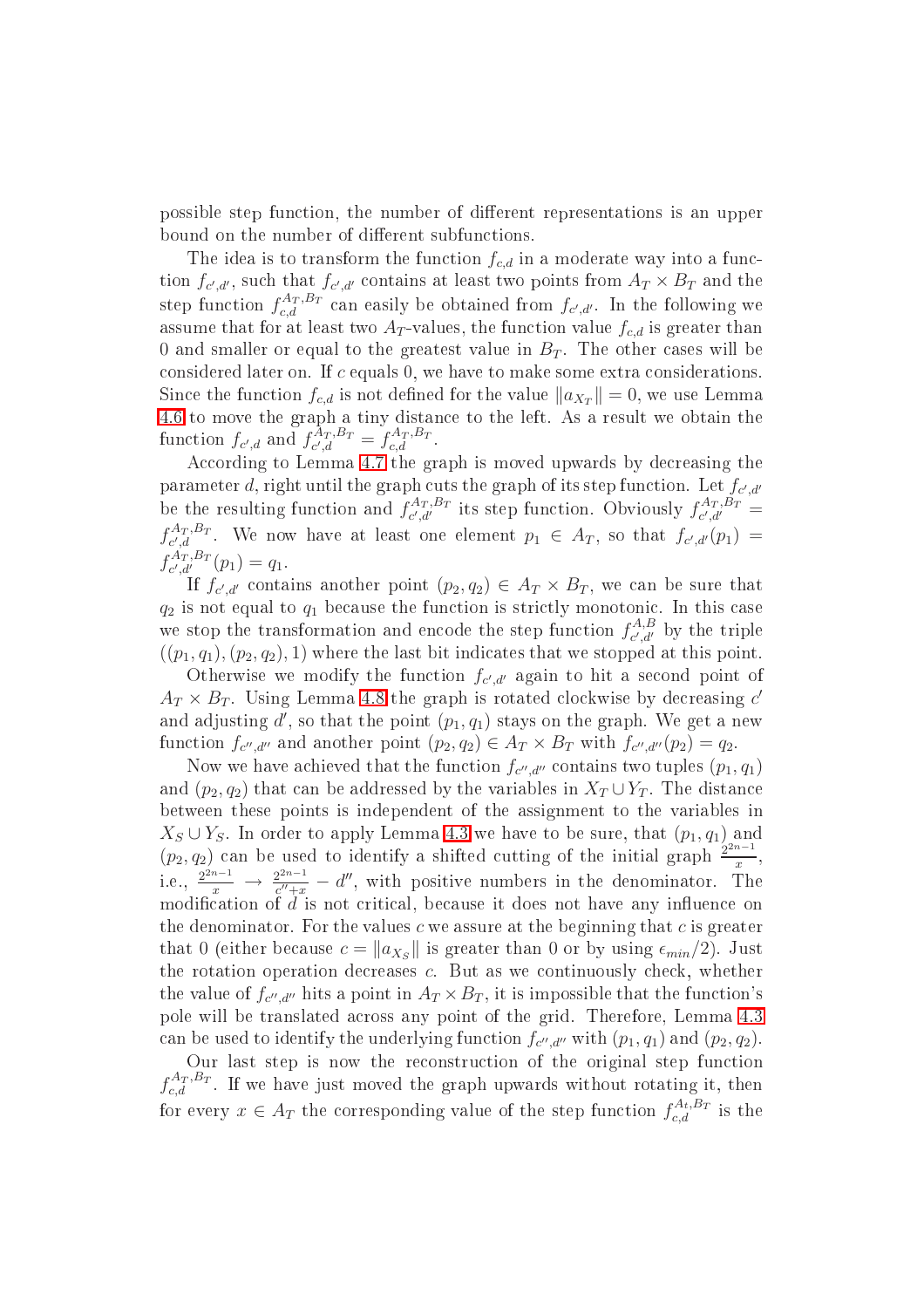

<span id="page-24-0"></span>Figure 8: Reconstruction of the step function

smallest value of  $B_T$  that is at least  $f_{c',d'}(x)$ . In the other case we can use the second statement of Lemma [4.8](#page-20-1) to reconstruct the original step function. Figure [8](#page-24-0) illustrates the reconstruction of the step function  $f_{c,d}^{A_T,B_T}$  $c,d$  .

As we have seen a triple that onsists of two points and an additional bit can encode any possible step function that itself represents a subfunction of MUL<sub>2n-1,n</sub> obtained by replacing i x- and j y-variables by constants. As this subfunction can by uniquely reconstructed by this representative, there cannot be two different subfunctions with the same representation. The maximal number of these representation is

$$
\underbrace{2^{n-i} \cdot 2^{n-j}}_{(p_1,q_1)} \cdot \underbrace{2^{n-i} \cdot 2^{n-j}}_{(p_2,q_2)} \cdot \underbrace{2}_{\text{bit } z} = 2^{2(n-i)+2(n-j)+1}.
$$

Up to now we have assumed that for at least two  $A_T$ -values the function  $f_{c,d}$  is greater than 0 and smaller or equal to the greatest value in  $B_T$ . A subfunction that is not of this type can be characterized by only one point  $(p, q)$ of the step function  $f_{c,d}^{A_T, B_T}$ . Summarizing there are less than  $2^{2(n-i)+2(n-j)+2}$ different subfunctions.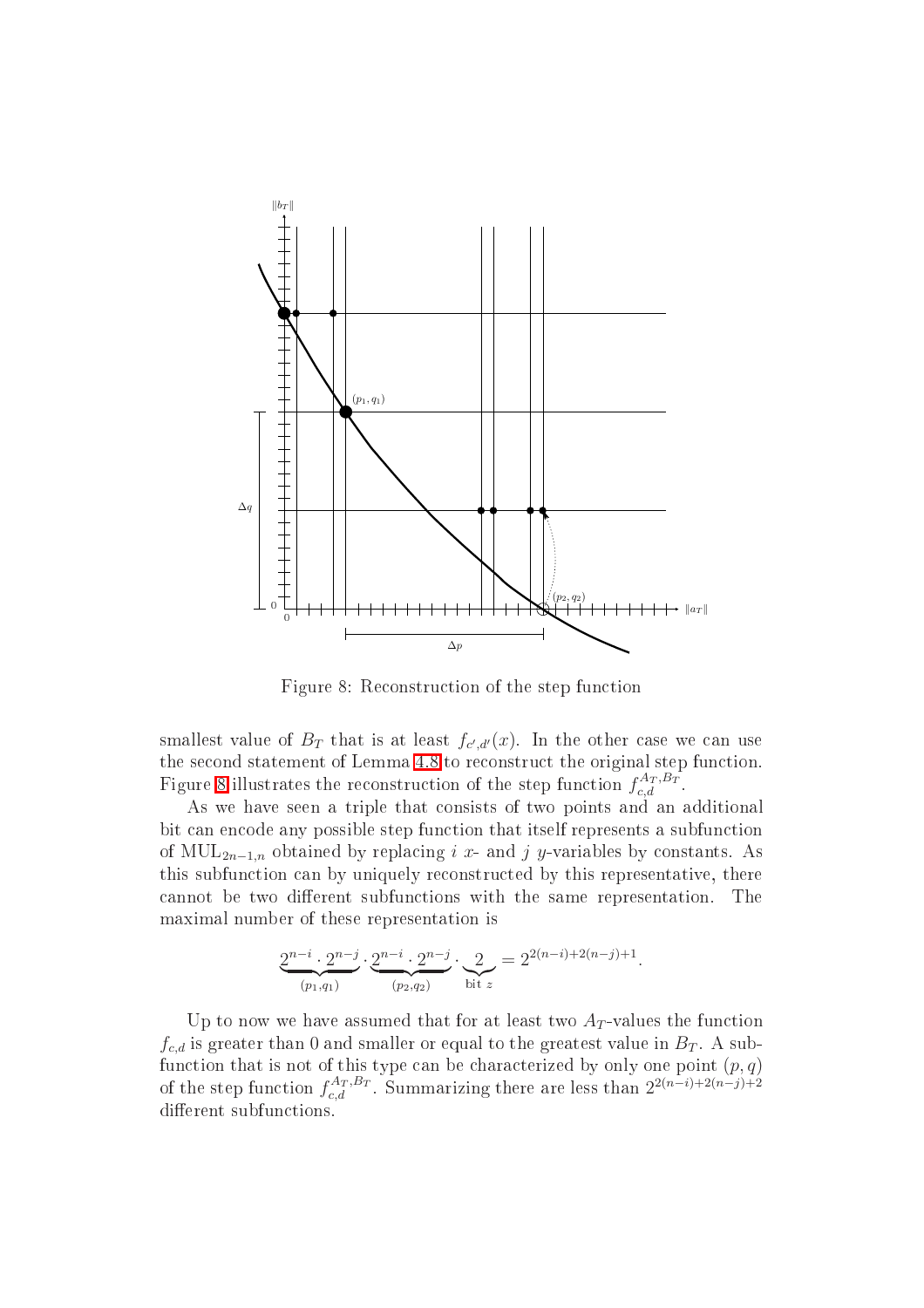Obviously there are at most  $2^{i+j}$  different subfunctions obtained by the replacement of  $i + j$  variables by constants. Using the minimum of the two upper bounds for each layer we obtain the result that the  $\pi$ -OBDD size for  $\text{MUL}_{2n-1,n}$  is  $O(2^{(4/3)n})$  for any variable order  $\pi$ .  $\Box$ 

Combining Theorem [4.9](#page-20-2) with an upper bound of  $2^{i+6}$  on the number of subfunctions obtained by the replacement of the variables  $x_{n-1}, \ldots, x_{n-i}$  and  $y_{n-1}, \ldots, y_{n-i}$  by constants presented in [3], we get the following result.

Corollary 4.10. Let  $\pi = (x_{n-1}, y_{n-1}, x_{n-2}, y_{n-2}, \ldots, x_0, y_0)$ . The  $\pi$ -OBDD size for the representation of  $\text{MUL}_{2n-1,n}$  is  $O(2^{(4/5)n})$ .

#### 4.3More general models and the most significant bit of integer multipli
ation

Similar to the results presented in  $|19|$  for the middle bit of integer multiplication the lower bound on the OBDD size of the most significant bit can be extended to arbitrary oblivious binary decision diagrams of linear length. The complexity of  $\text{MUL}_{2n-1,n}$  for more general non-oblivious models than OBDDs is open.

Intuitively the most significant bit of integer multiplication seems to be mu
h easier than the middle bit. Using the same proof method as des
ribed by Wegener and Woelfel [34] it can be shown that it is impossible to prove a better lower bound than  $\Omega(n^{3/2}/\log n)$  and  $\Omega(n^{3/2})$  for the branching program and Boolean formula size of the most significant bit using Nechiporuk's te
hnique. Until now non-trivial lower bounds for the bran
hing program and Boolean formula size are unknown.

## 5 A omparison between the middle and the most significant bit of integer multiplication

In this section we finish our considerations with a brief comparison between the functions  $\text{MUL}_{n-1,n}$  and  $\text{MUL}_{2n-1,n}$ . For the most significant bit repla
ing a onstant number of variables by onstants may lead to a onstant subfunction but for the middle bit we can replace almost an arbitrary quarter of the variables for each factor by constants without obtaining a constant subfunction. The best known variable order for the most significant bit is  $\pi = (x_{n-1}, y_{n-1}, x_{n-2}, \ldots, x_0, y_0)$  and the  $\pi$ -OBDD size of MUL<sub>2n-1,n</sub> is  $O(2^{(4/5)n})$ . For the middle bit of integer multiplication the best known variable order is  $\pi' = (x_0, y_0, x_1, \ldots, x_{n-1}, y_{n-1})$  and the  $\pi'$ -OBDD size of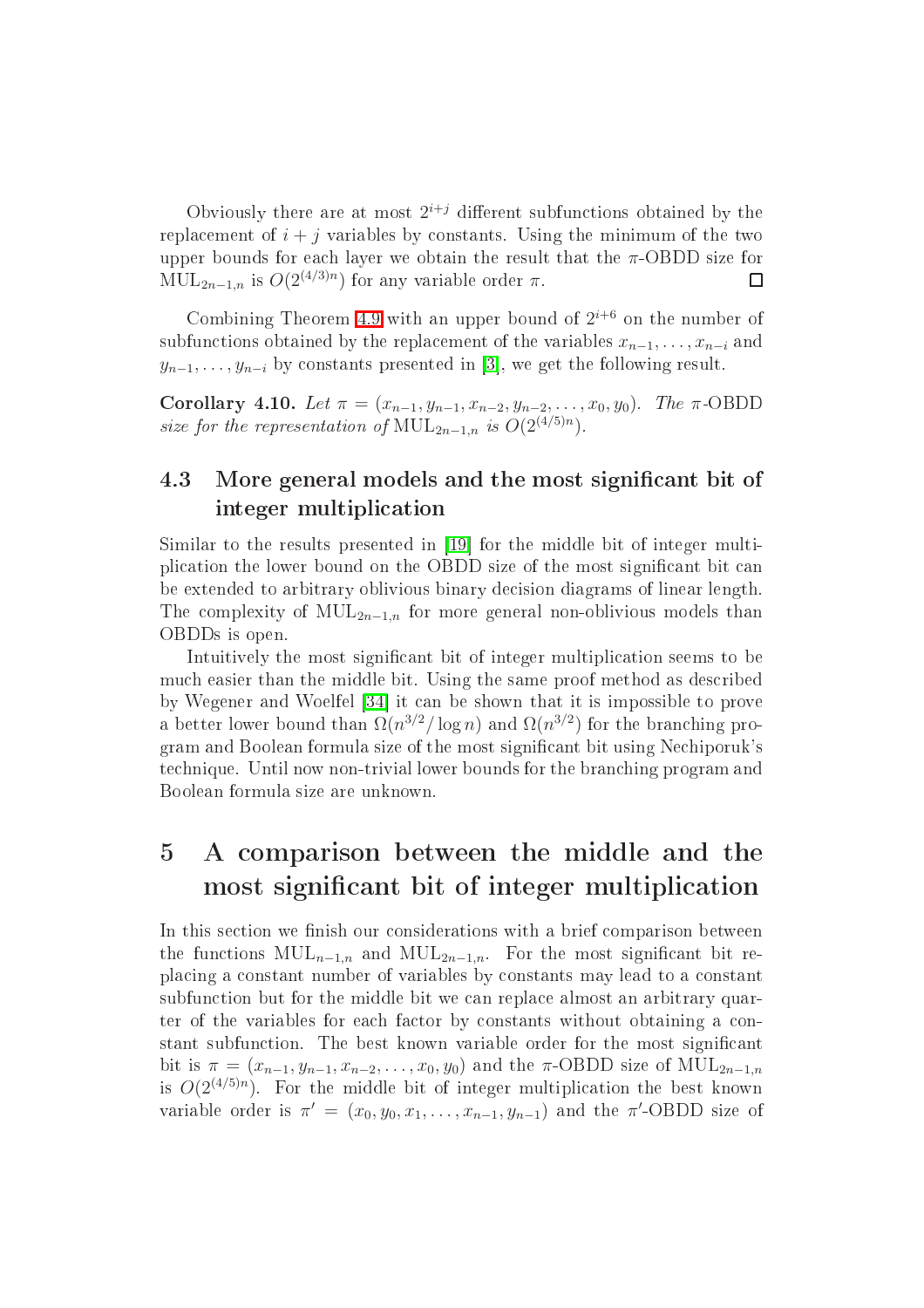$\text{MUL}_{n-1,n}$  is  $\Theta(2^{(6/5)n})$ . For each variable order there exists an assignment  $c$  to the variables of one factor such that the corresponding OBDD size of  $\text{MUL}_{n-1,n}^c$  is  $\Omega(2^{n/2})$ . In contrast it is not difficult to prove that for each variable order the corresponding OBDD size of  $\mathrm{MUL}_{2n-1,n}^c$  is  $O(n^2)$  for each assignment c. For the middle bit also large lower bounds for more general BDD models are known whereas exponential lower bounds for non-oblivious models are unknown for the most significant bit.

### **Conclusion**

We have already learned in primary school how to multiply integers, nevertheless, the complexity of integer multiplication is a fascinating subject. Here, we have tried to deepen the knowledge on the set of subfun
tions of the most significant bit of integer multiplication in order to obtain the best lower and upper bounds on its OBDD size.

### Acknowledgments

I would like to thank Stefan Droste for proofreading a preliminary version of this survey.

### <span id="page-26-3"></span><span id="page-26-2"></span>References

- [1] F.M. Ablayev and M. Karpinski. A lower bound for integer multipliation on randomized ordered read-on
e bran
hing programs. Information and Computation  $186(1)$ ,  $78-89$ ,  $2003$ .
- [2] N. Alon and W. Maass (1988). Meanders and their applications in lower bound arguments. Journal of Computer and System Sciences 37, 118-129, 1988.
- <span id="page-26-1"></span>[3] K. Amano and A. Maruoka. Better upper bounds on the QOBDD size of integer multiplication. *Discrete Applied Mathematics* 155, 1224– 1232, 2007.
- <span id="page-26-5"></span><span id="page-26-4"></span>[4] B. Bollig. Larger lower bounds on the OBDD complexity of integer multiplication. In Proc. of LATA, LNCS 5457, 212-223, 2009.
- <span id="page-26-0"></span>[5] B. Bollig. On the OBDD complexity of the most significant bit of integer multiplication. In Proc. of TAMC, LNCS 4978, 306-317, 2008.
- [6] B. Bollig. Restricted nondeterministic read-once branching programs and an exponential lower bound for integer multiplication. RAIRO Theoretical Informatics and Applications 35, 149–162, 2001.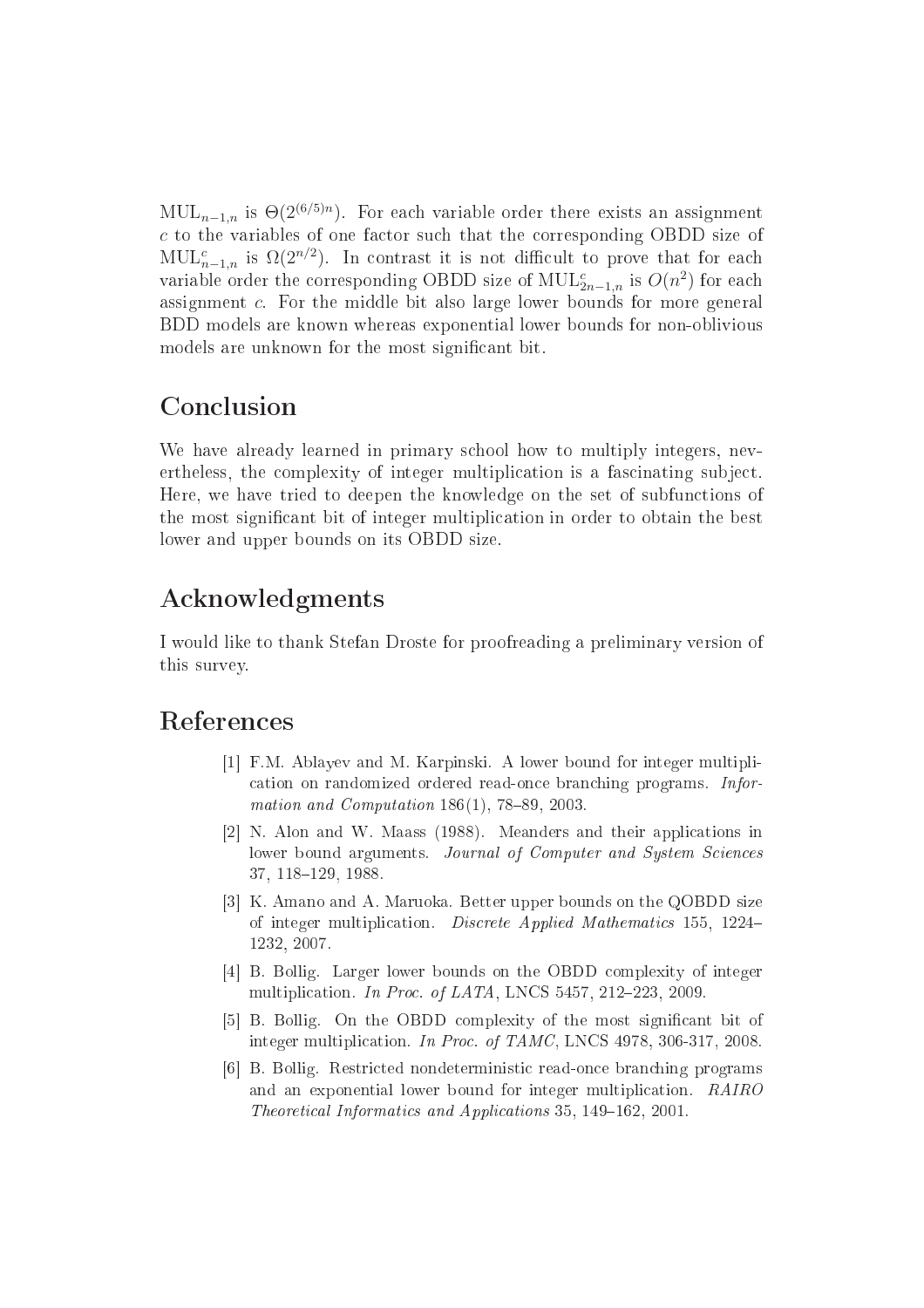- <span id="page-27-13"></span><span id="page-27-11"></span>[7] B. Bollig and J. Klump. New results on the most significant bit of integer multiplication. In Proc. of ISAAC, LNCS  $5369, 129-140, 2008$ .
- [8] B. Bollig, St. Waack, and P. Woelfel. Parity graph-driven read-once bran
hing programs and an exponential lower bound for integer multiplication. Theoretical Computer Science 362, 86-99, 2006.
- <span id="page-27-10"></span>[9] B. Bollig and P. Woelfel. A read-once branching program lower bound of  $\Omega(2^{n/4})$  for integer multiplication using universal hashing. In Proc. of 33rd STOC, 419-424, 2001.
- <span id="page-27-12"></span>[10] B. Bollig and P. Woelfel. A lower bound technique for nondeterministic graph-driven read-once branching programs and its applications Theory of Computing Systems  $38, 671-685, 2005$ .
- <span id="page-27-3"></span><span id="page-27-2"></span>[11] R.E. Bryant. Graph-based algorithms for Boolean function manipulation. IEEE Trans. on Computers  $35, 677-691, 1986$ .
- [12] R.E. Bryant. On the complexity of VLSI implementations and graph representations of Boolean functions with application to integer multiplication. IEEE Trans. on Computers  $40, 205-213, 1991$ .
- <span id="page-27-1"></span>[13] A. De, P. Kurur, C. Saha, and R. Sapthariski. Fast integer multiplication using modular arithmetic. In Proc. of  $40th$  STOC, 499-506, 2008.
- <span id="page-27-8"></span>[14] M. Dietzfelbinger. Universal hashing and  $k$ -wise independent random variables via integer arithmetic without primes. In Proc. 13th STACS, LNCS 1046, 569-580, 1996.
- <span id="page-27-9"></span>[15] M. Dietzfelbinger, T. Hagerup, J. Kata jainen, and M. Penttonen. A reliable randomized algorithm for the closest-pair problem. Journal of Algorithms 25, 19-51, 1997.
- <span id="page-27-4"></span><span id="page-27-0"></span>[16] M. Fürer. Faster integer multiplication. In Proc. of 39th  $STOC$ , 57–66, 2007.
- [17] R. Gentilini, C. Piazza, and A. Policriti. Computing strongly connected components in a linear number of symbolic steps. In Proc. of  $SODA$ . ACM Press, 573-582, 2003.
- <span id="page-27-5"></span>[18] R. Gentilini, C. Piazza, and A. Policriti. Symbolic graphs: linear solutions to connectivity related problems. Algorithmica 50, 120–158, 2008.
- <span id="page-27-7"></span>[19] J. Gergov. Time-space trade-offs for integer multiplication on various types of input oblivious sequential machines. *Information Processing*  $Letters$  51, 265-269, 1994.
- <span id="page-27-6"></span>[20] A. Gronemeier. Approximating Boolean functions by OBDDs. *Discrete* Applied Mathematics, 155(2), 194-209, 2007.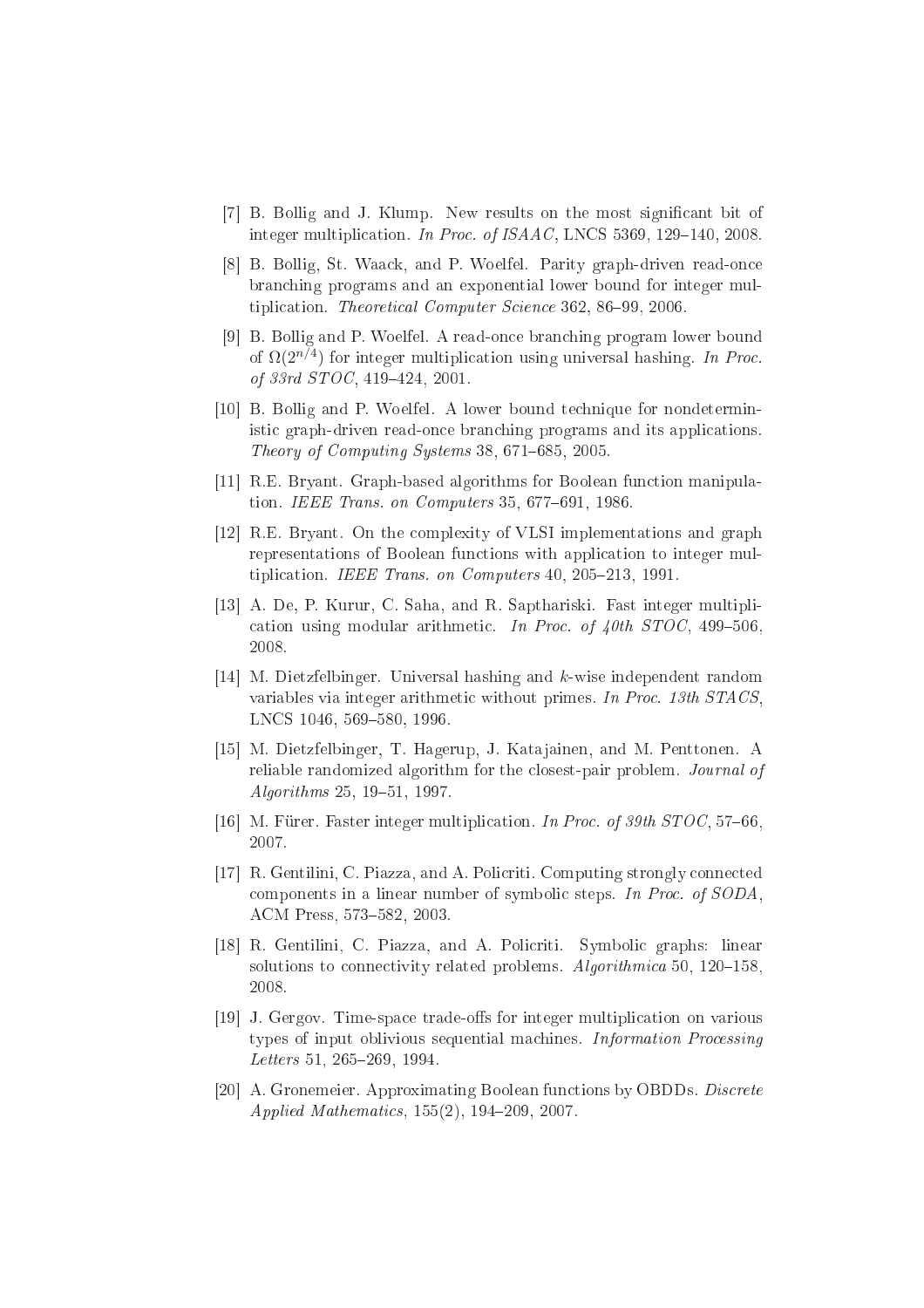- <span id="page-28-6"></span><span id="page-28-0"></span>[21] A. Hajnal, W. Maass, P. Pudlák, M. Szegedy, and G. Turán. Threshold circuits of bounded depth. In Proc. 28th  $FOCS$ , 99-110, 1987.
- <span id="page-28-7"></span>[22] J. Hromkovič. Communication Complexity and Parallel Computing. Springer Verlag, 1997.
- <span id="page-28-14"></span>[23] E. Kushilevitz and N. Nisan. *Communication Complexity*. Cambridge University Press, 1997.
- <span id="page-28-11"></span>[24] É.I. Nechiporuk. A Boolean function Soviet Mathematics Doklady 7  $(4)$ , 999-1000, 1966.
- <span id="page-28-9"></span>[25] S. Ponzio. A lower bound for integer multiplication with read-once branching programs. *SIAM Journal on Computing* 28, 798–815, 1998.
- [26] M. Sauerhoff. An asymptotically optimal lower bound on the OBDD size of the middle bit of multiplication for the pairwise ascending variable order. Submitted, 2008.
- <span id="page-28-10"></span>[27] M. Sauerhoff and P. Woelfel. Time-space trade-off lower bounds for integer multiplication and graphs of arithmetic functions. In Proc. of  $33rd$  STOC, 186-195, 2003.
- <span id="page-28-4"></span><span id="page-28-3"></span>[28] D. Sawitzki. Lower bounds on the OBDD size of graphs of some popular fun
tions. In Pro
. of SOFSEM, LNCS 3381, 298-309, 2005.
- [29] D. Sawitzki. Exponential lower bounds on the space complexity of OBDD-based graph algorithms. In Pro
. of LATIN, LNCS 3831, 471- 482, 2006.
- <span id="page-28-5"></span><span id="page-28-1"></span>[30] A. Schönhage and V. Strassen. Schnelle Multiplikation großer Zahlen. Computing 7, 281-292, 1971.
- <span id="page-28-2"></span>[31] D. Sieling and I. Wegener NC-algorithms for operations on binary decision diagrams. Parallel Processing Letters 48, 139-144, 1993.
- [32] I. Wegener. Branching Programs and Binary Decision Diagrams Theory and Appli
ations. SIAM Monographs on Dis
rete Mathemati
s and Appli
ations, 2000.
- <span id="page-28-15"></span>[33] I. Wegener. Optimal lower bounds on the depth of polynomial-size threshold circuits for some arithmetic functions. Information Processing Letters  $46/2, 85-87, 1993$ .
- <span id="page-28-13"></span><span id="page-28-8"></span>[34] I. Wegener and P. Woelfel. New results on the complexity of the middle bit of multiplication. *Computational Complexity*,  $16(3)$ ,  $298-323$ ,  $2007$ .
- [35] P. Woelfel. Bounds on the OBDD-size of integer multiplication via universal hashing. Journal of Computing and System Science  $71(4)$ , 520-534, 2005.
- <span id="page-28-12"></span>[36] P. Woelfel. Efficient strongly universal and optimally universal hashing. In Proc. 24th MFCS, LNCS 1672, 262-272, 1999